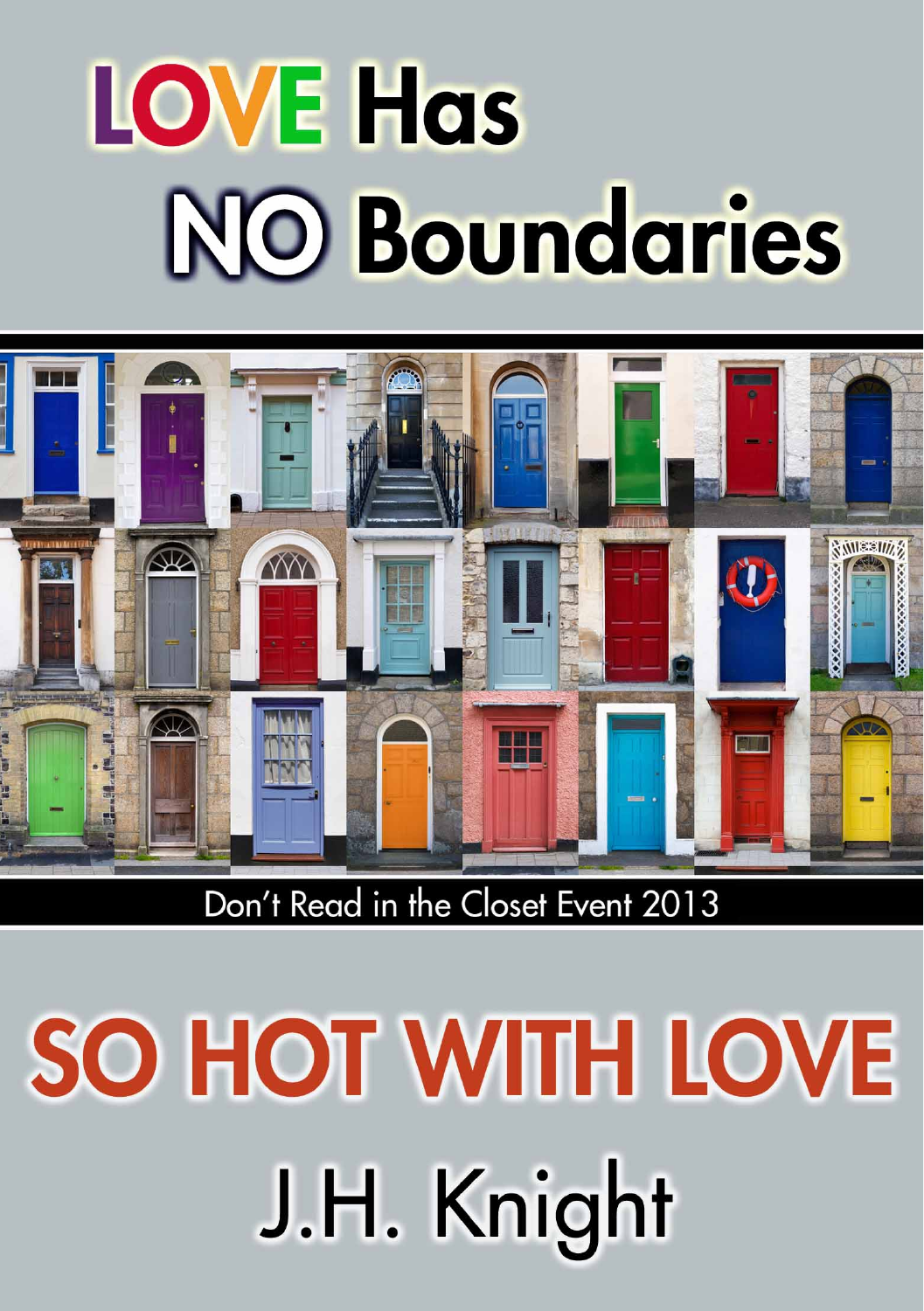# **Love Has No Boundaries**

#### *An M/M Romance series*

# **SO HOT WITH LOVE By J.H. Knight**

### **Introduction**

The story you are about to read celebrates love, sex and romance between men. It is a product of the *Love Has No Boundaries* promotion sponsored by the *Goodreads M/M Romance Group* and is published as a free gift to you.

## **What Is Love Has No Boundaries?**

The *Goodreads M/M Romance Group* invited members to choose a photo and pen a letter asking for a short M/M romance story inspired by the image; authors from the group were encouraged to select a letter and write an original tale. The result was an outpouring of creativity that shone a spotlight on the special bond between M/M romance writers and the people who love what they do.

A written description of the image that inspired this story is provided along with the original request letter. If you'd like to view the photo, please feel free to join the [Goodreads M/M Romance Group](http://www.goodreads.com/group/show/20149-m-m-romance) and visit the discussion section: *Love Has No Boundaries*.

Whether you are an avid M/M romance reader or new to the genre, you are in for a delicious treat.

### **Words of Caution**

This story may contain sexually explicit content and is **intended for adult readers.** It may contain content that is disagreeable or distressing to some readers. The *M/M Romance Group* strongly recommends that each reader review the General Information section before each story for story tags as well as for content warnings.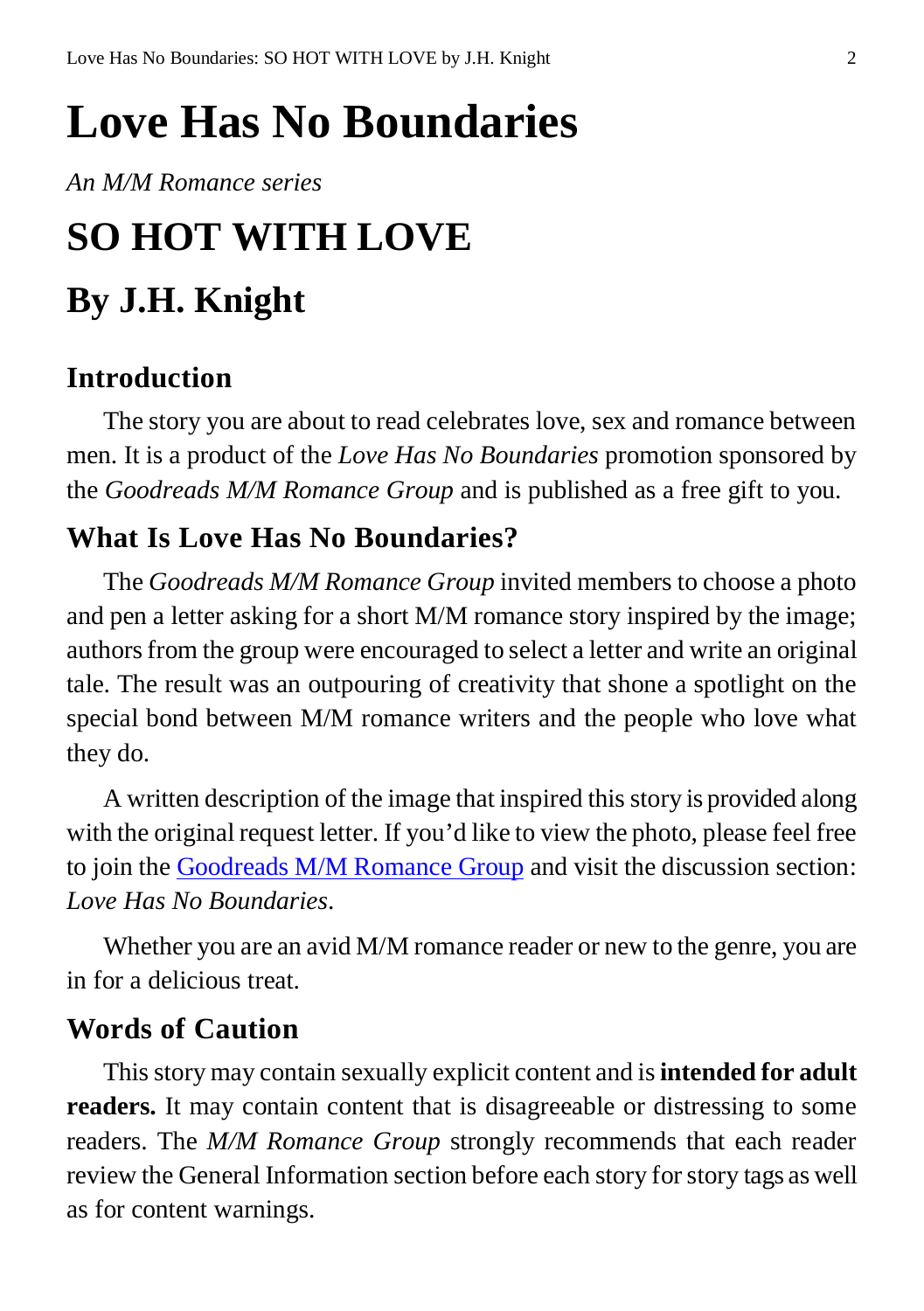This story is a work of fiction. Names, characters, places and incidents are the products of the author's imagination or are used fictitiously. Any resemblance to actual events, locales, or persons, living or dead, is entirely coincidental.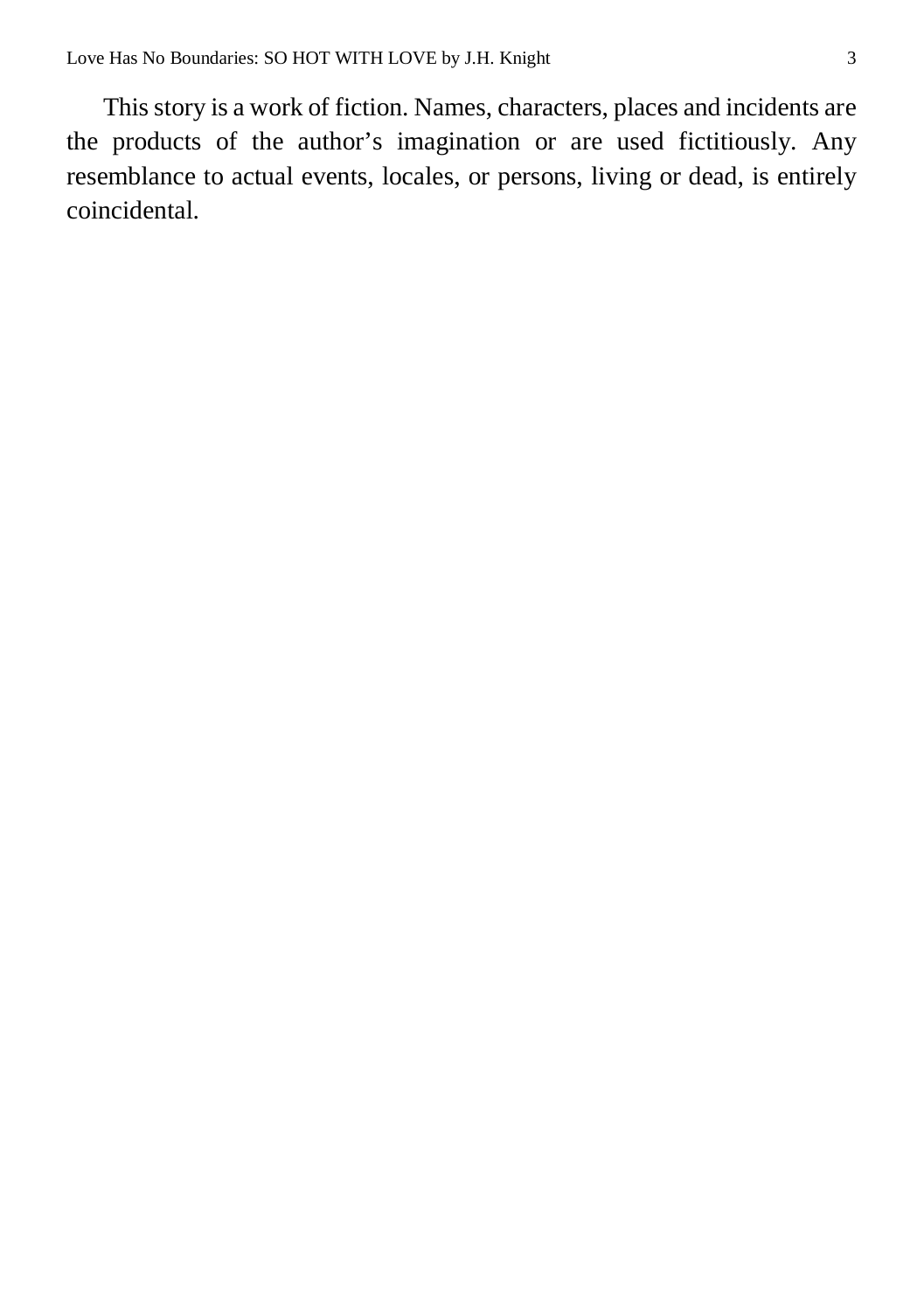All rights reserved worldwide. This eBook may be distributed freely in its entirety courtesy of the *Goodreads M/M Romance Group*. This eBook may not be sold, manipulated or reproduced in any format without the express written permission of the author.

#### So Hot With Love, Copyright © 2013 J.H. Knight

Cover Design by Goodreads M/M Romance Group

This ebook is published by the *M/M Romance Group* and is not directly endorsed by or affiliated with Goodreads Inc.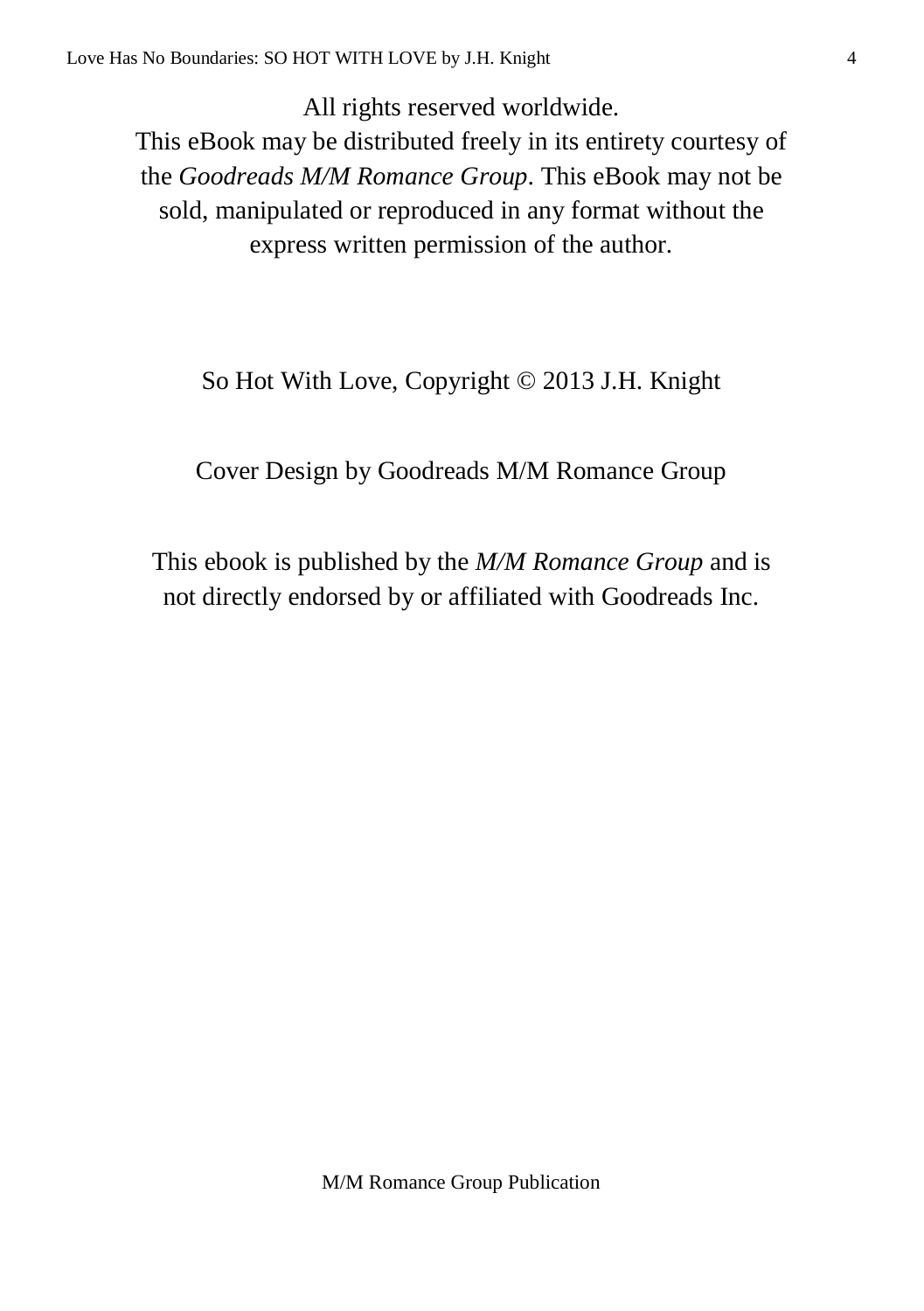# **SO HOT WITH LOVE By J.H. Knight**

## **Photo Description**

Two men are kissing and holding each other in a loving embrace in a bright room with hardwood floors and sunshine spilling through the window. It is a joyful and sweet scene.

## **Story Letter**

#### *Dear Author,*

*These two men are getting married this evening and are taking a last few quiet moments together. The man in the black T-shirt is remembering a day that almost ended their relationship. It started with some trouble with a thong and a fireman and the whole day just went downhill from there! Please tell us about this unbelievable day.*

*Sincerely,*

*Susan* 

### **Story Info**

**Genre:** contemporary

**Tags:** established couple, sweet, humor, wedding, men with pets, little or no sex, fluff

**Word Count:** 9,244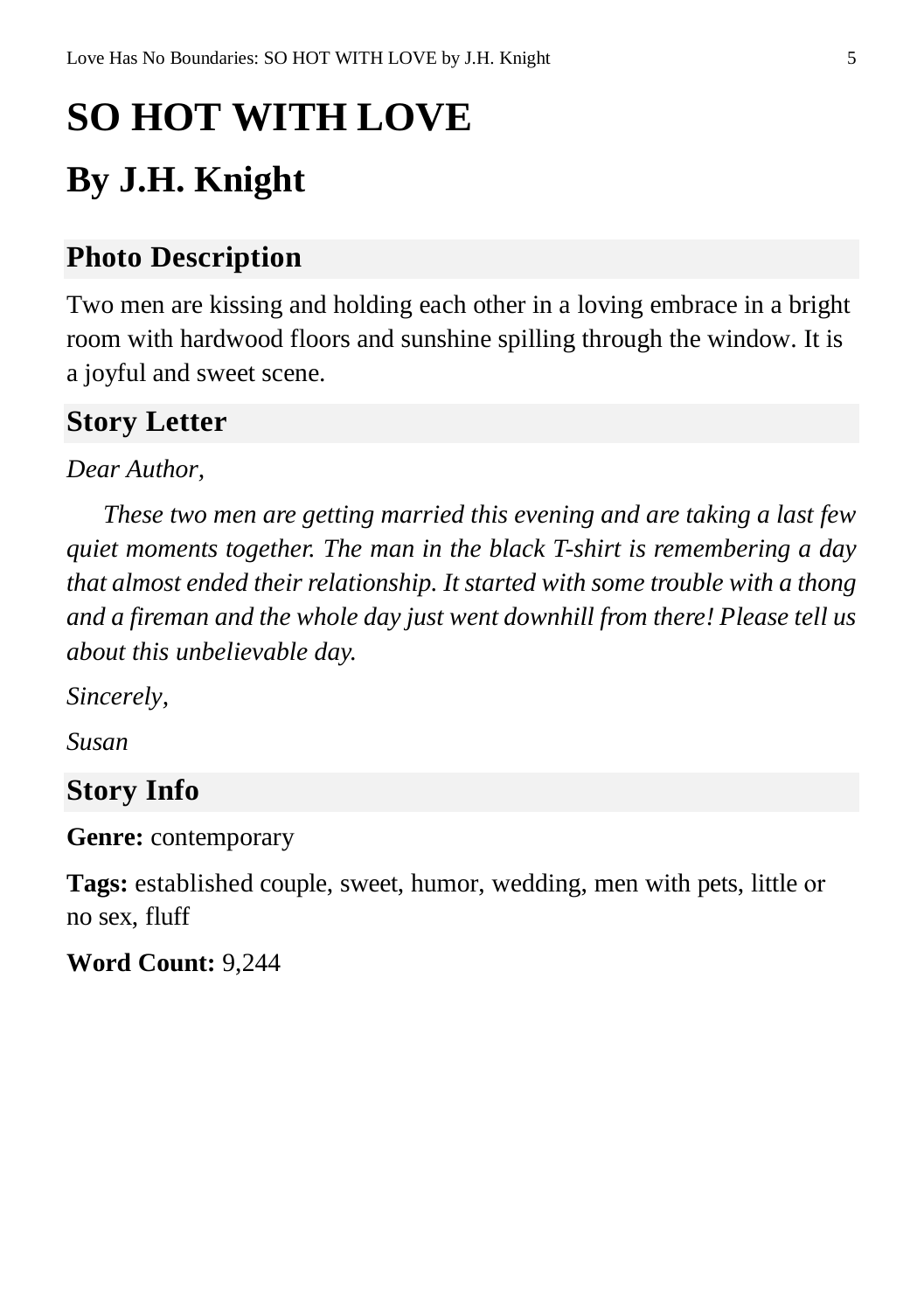# **SO HOT WITH LOVE By J.H. Knight**

Nine years might not seem like much compared to a lifetime, but to Chris it felt like forever. In a good way. Especially when he considered everything they'd been through. A one-night stand that turned out to be The One. The one neither of them had believed in nor even cared about enough to hope for. The one that would carry them through unemployment (temporary), a gay bashing (not theirs), Chris's parents who would never understand or accept them, a hit and run, the death of a beloved pet, head colds, bills to pay, holidays, and every good thing they took for granted. Their home, their friends, Greg's mom who loved them both and was overjoyed when they finally settled down together. Music and dancing and laughter. Lots of laughter.

No, nine years didn't sound like much, but Chris figured it was more than days, more than minutes ticking away on a clock that made up their life together. They'd already been through good times and bad, better and worse, sickness and health.

Now, wrapped around each other in an overstuffed beanbag chair on the morning of their official wedding day, Greg pressed closer as Chris tightened his arms around him. They'd talked about everything. Those first few curious fumbles in the bathroom stall of the bar they'd met in, those early days when they didn't leave Greg's tiny studio apartment even for food. Days spent in bed together, touching, laughing, fucking. Even when it wastoo early for love or commitment or fidelity, they both knew there wassomething between them. Something good and right and worth all the bullshit life had to offer.

When they finally did part ways after that first long weekend together, Chris carried around an ache in the pit of his stomach that only eased when he thought about Greg.

He'd never called a guy after a hookup before.

Nearly a decade later, he was still glad he made that call.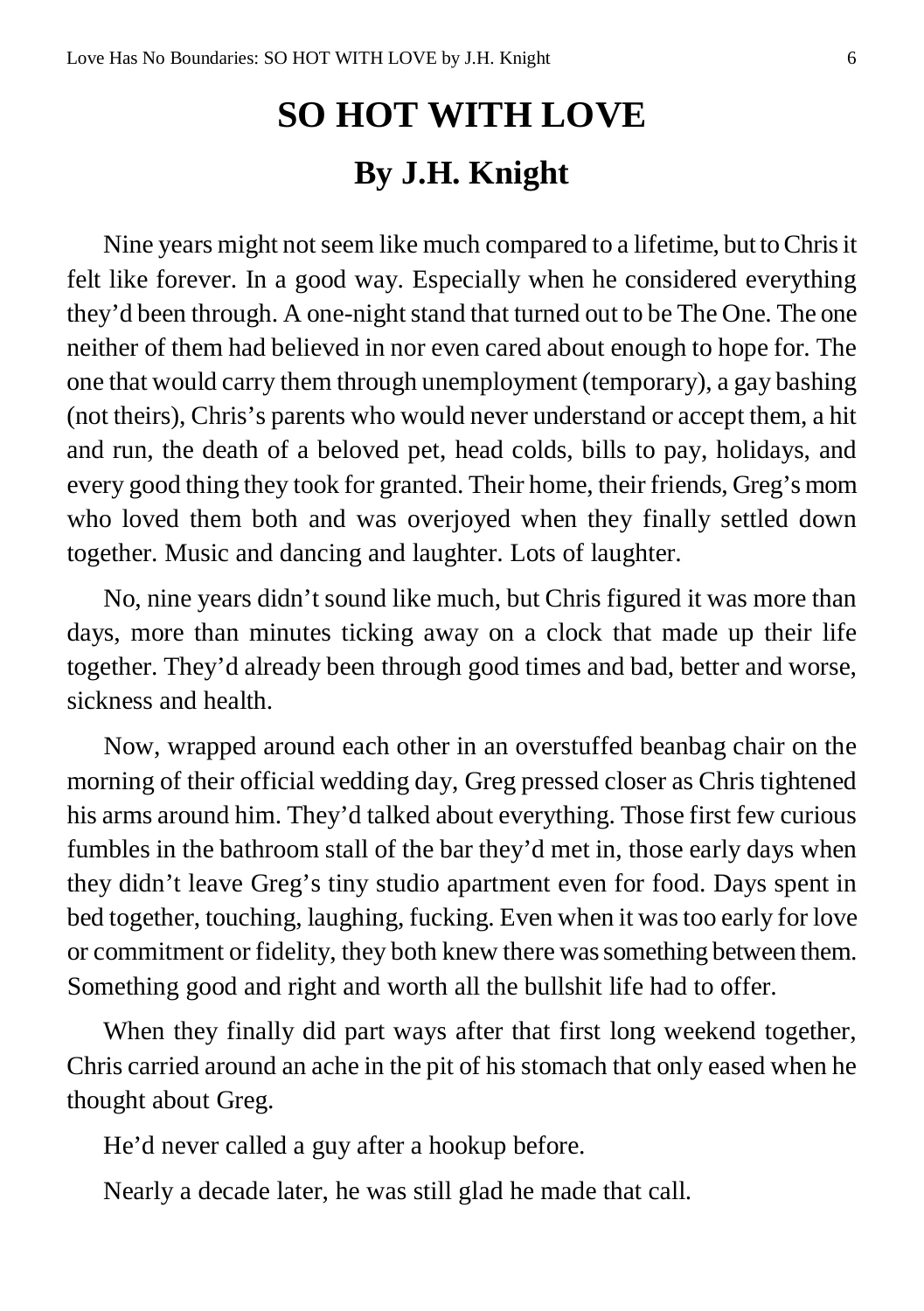Now, their lips were touching but they were both on the verge of laughter. They had been teasing each other all day, reflecting on the ups and downs they'd shared. "No, that one was definitely your fault," Chris whispered asthe laugh they'd both been holding back finally broke free.

"I think you're remembering it wrong, darlin'," Greg corrected him. His Texas drawl still made Chris's toes curl. "That fire was all *your* fault."

Chris scowled playfully at him and shook his head. "That could've happened to anyone. Me standing out in the middle of the street in a sparkly red thong was *your* fault. You picked the damn thing out."

"I wish I'd taken a picture," Greg teased as he hugged Chris closer, kissing him even as Chris turned his head away in mock irritation.

"I'm sure it's on *YouTube* somewhere. I've been too chicken to search it."

Greg laughed again as he started to shift out from Chris's embrace and reached for his phone. Christightened his arm harder against him and grabbed Greg's wrist in a death grip. "Don't even think about it. If you look that up, you're walking down the aisle alone tonight."

Greg glanced at Chris's teasing smile—probably knowing it was an empty threat—and didn't make any more moves for his phone.

Chris slipped his fingers into Greg's short brown hair and tugged gently while Sherlock—their fat and sassy ginger cat—padded around the hardwood floors and cleaned himself in the sun spilling through the windows.

"You should wear that thong tonight," Greg murmured, tipping his head back at the tug to his hair, obviously looking for another kiss.

"I wasn't planning on either one of us wearing anything tonight," Chris whispered in return, giving Greg what he wanted by brushing their lips together. "Besides," he added after they parted, "I gave the thong to the fireman."

Greg pulled back, narrowing his crystal blue eyes. "And just when did *that* happen?"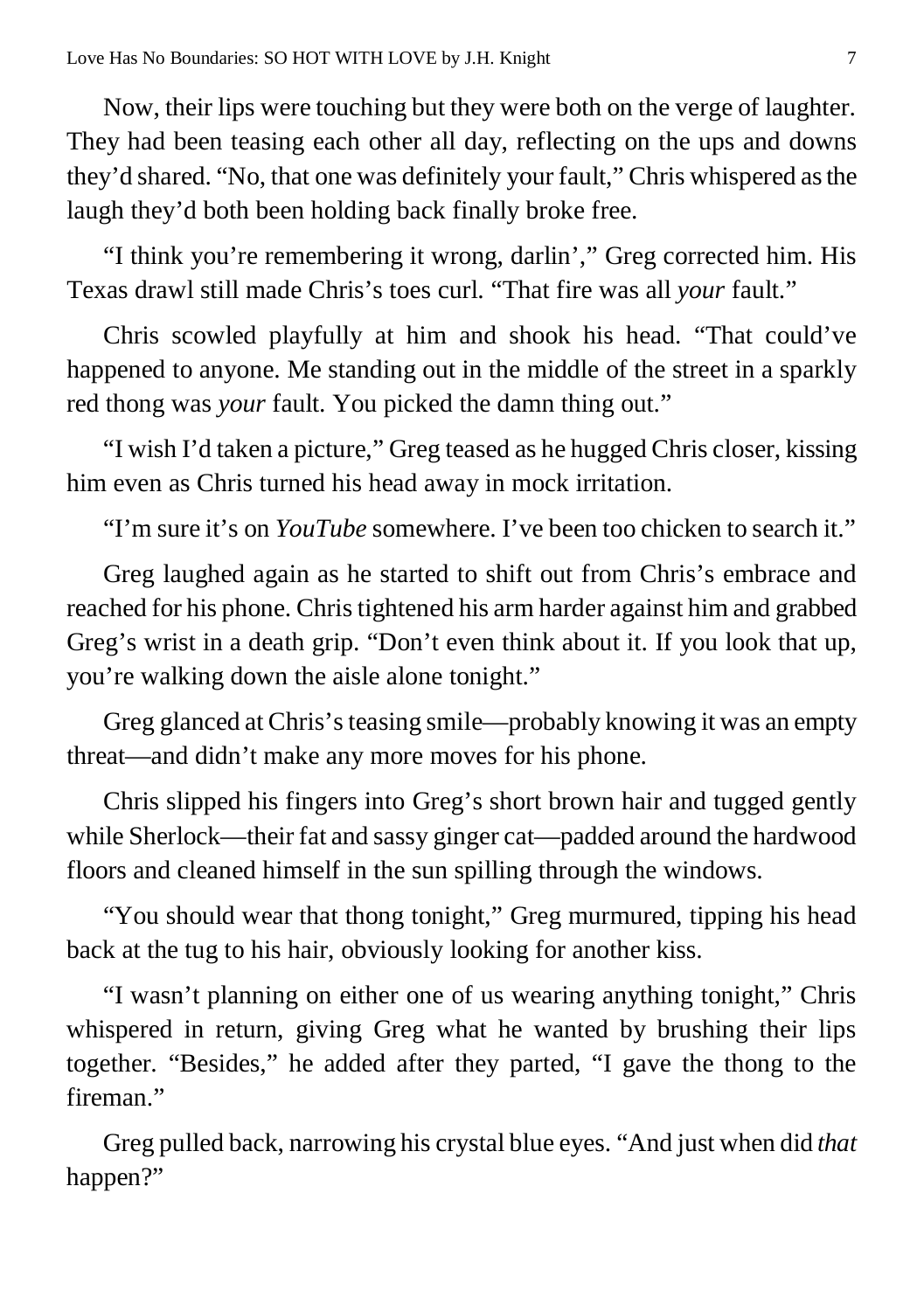With a smug grin, Chris said, "When he came back two weeks later to see how I was doing and to find out if I was single again."

"Should I be jealous?"

Chris knew him well. He knew no matter how teasing and casual Greg was trying to sound, there was an undercurrent of very real, very heated possessiveness simmering just under the surface. It was something Chris always found oddly arousing. Seeing that glint of desire mingled with a hint of insecurity and a dash of anger was a recipe for an instant erection. He'd be lying if he said he never played with it on purpose. More than once when they were out at the clubs together Chris would let a stranger dance just a little closer than he really wanted, or let someone touch his ass just so Greg would see it. Greg wasn't a Neanderthal. It didn't spark a fight and no one ever got decked in the middle of the bar, but it was a sure way for Chris to get a rough tug and a nice stinging bite on his shoulder or his neck. It was a sure way to keep Greg close the rest of the night and get Chris fucked so hard he felt it for days afterward.

"Jealousy is very unbecoming," Chris chided, teasing.

"So is flirting with a hot fireman while your apartment burns to the ground."

Laughing out loud at that, Chris reminded him, "The only things that burned to the ground were the curtains and my favorite dresser. Don't be such a drama queen."

Greg made an incredulous sound, shifting his position so he could nuzzle against Chris's neck. Then he bit him. "You're queenier than me. Drama or otherwise."

It was probably true, but Chris still felt the need to defend himself. "Queenier isn't even a word."

"I can see why you were so good on your debate team in high school. With an argument like that…"

"Jackass," Chris whispered, grinning as he kissed Greg again.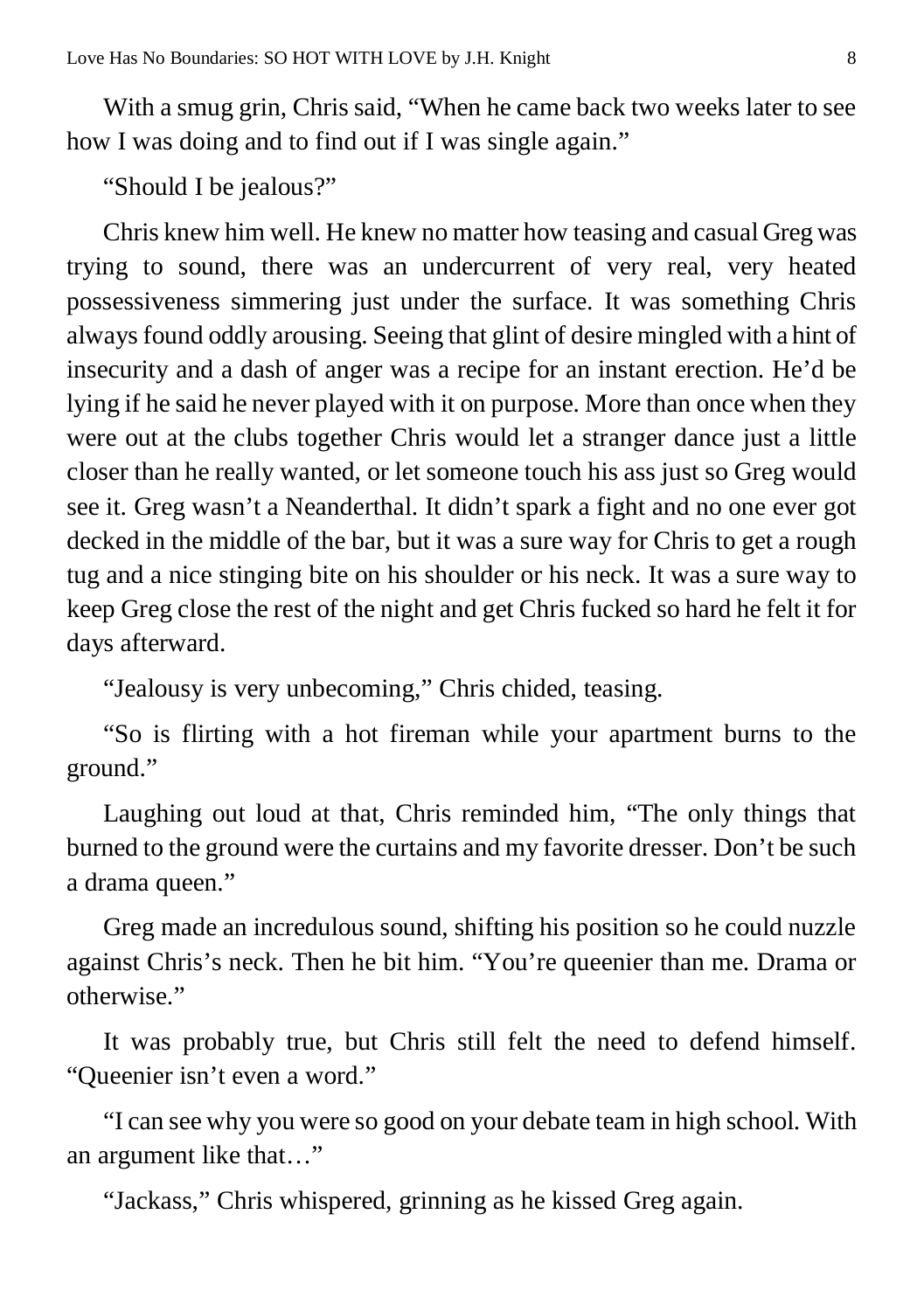Greg's lithe frame seemed to go all limp in Chris's arms, sighing into the kiss. When he pulled back, his eyes glittered with mischief and he said, "You never answered my question."

Arching a brow, Chris tilted his head to the side. "I forgot there was a question."

"Should I be jealous?"

"Of a guy I met three years ago, under a haze—literally—of smoke, ash, and humiliation, when all I could think about was getting to you?"

"I don't think there's any such thing as a literal haze of humiliation."

"The humiliation haze was figurative," Chris told him, narrowing his eyes even as he was laughing. "Remind me to ask the minister to add *won't be a jackass* to your vows tonight."

"How poetic. But I thought we were sticking to vows we had a chance of keeping. I distinctly remember *obey* being struck early on…"

"I think all we have left now is cooking at least once a week and taking turns watering the plants."

With a soft chuckle, Greg shifted in Chris's arms. "We already do that."

"So we know we can keep it up."

Greg's eyes flashed with a spark of need and he skimmed his hand over Chris's body. He traced a small pattern at the collar of Chris's T-shirt, stroking the warm skin of his neck with his fingertips. "We've never had a problem keeping it up…"

"I suppose you want me to make a remark that would lead you to groping me so I'll get all hot and bothered and let you fuck me. Hours before our wedding. And break our three-week-long abstinence."

"That was pretty much my plan, yes."

"Abstaining was your idea." Chris reminded him.

"It was a really stupid idea."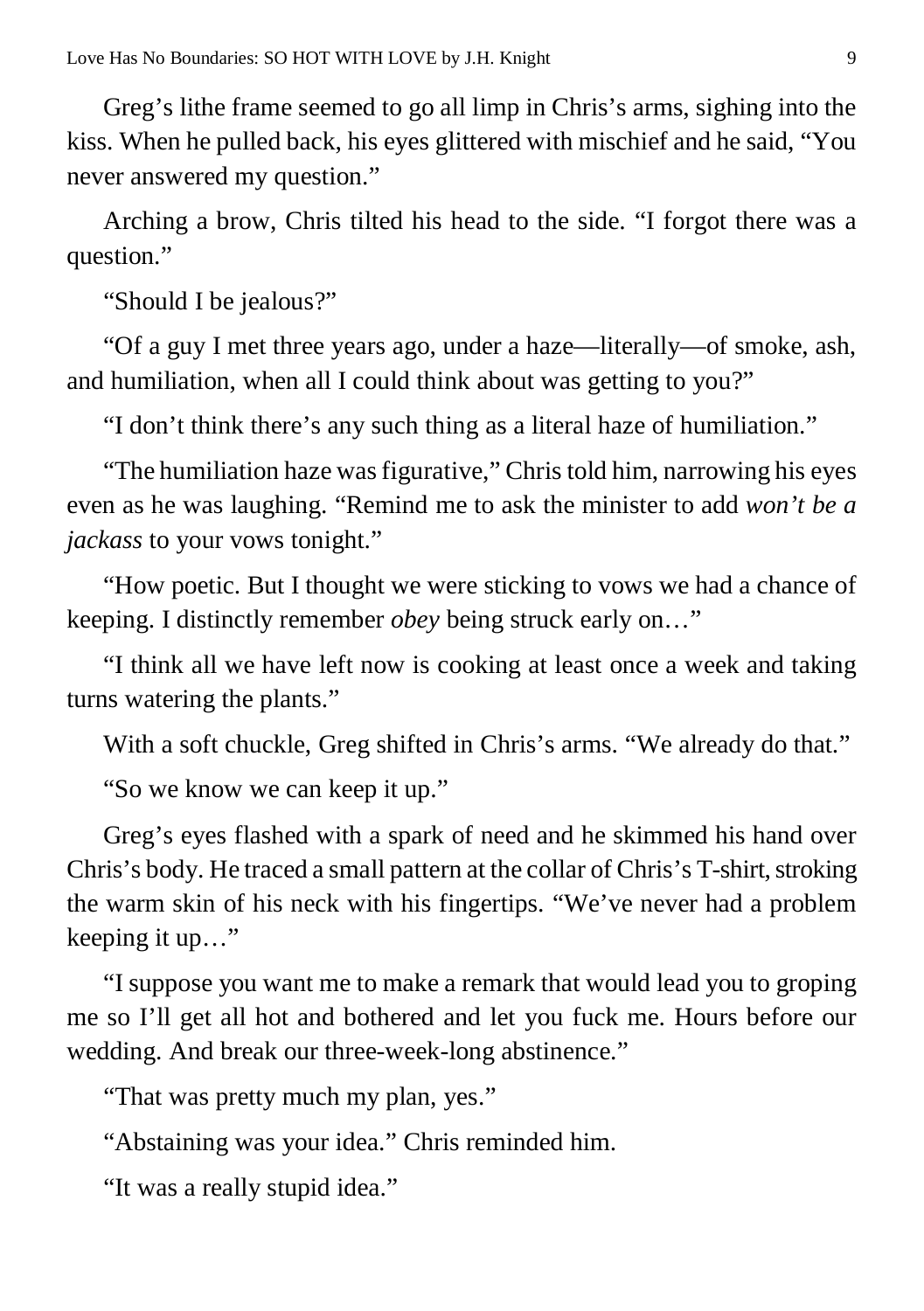"That's what I said at the time, but you were pretty convincing about how hot it would be if we deferred gratification. You even wanted it to be a month."

Greg's tone hung somewhere between seductive and playful. "I've changed my mind."

Chris let out a moan that was almost silent and spread his long legs wider before wrapping them around Greg's waist. He trailed his hand down Greg's back and slid it into the top of his jeans. He was getting hard, no doubt about it. They both were. His breath came out in a soft rush against Greg's face, warm and full of want, as he cupped Greg's jaw and drew their mouths together for a scorching kiss that had Greg grinding his hips against Chris. As they pulled back, Chris wet his lips. His skin flushed with the same heat he always felt when they touched each other. He whispered, "Sucks to be you, then."

Greg dropped his head to Chris's chest with an exasperated groan. "You could've just said no. You didn't have to tease me first."

Chris pulled his hand out from Greg's jeans, grinning. "I suppose I could've, but that wouldn't have been nearly as much fun."

Greg glared but he was laughing as he asked, "Why am I marrying you, again?"

"Because you don't wanna live without me. You said so yourself."

As Greg turned around again, his back resting against Chris's chest, he said, "There's an eighties hair band ballad in there somewhere, I'm sure."

Chris laced their fingers together and sighed happily. They were getting married in a few short hours. They were going to spend the rest of their lives together. Come hell, high water, or revolution. It was a good day.

"Tell me again," Chris whispered, lost in thought and memory.

"That we're an eighties hair band ballad?"

He pressed a kiss to Greg's temple and said, "About when you decided you wanted to be with me forever."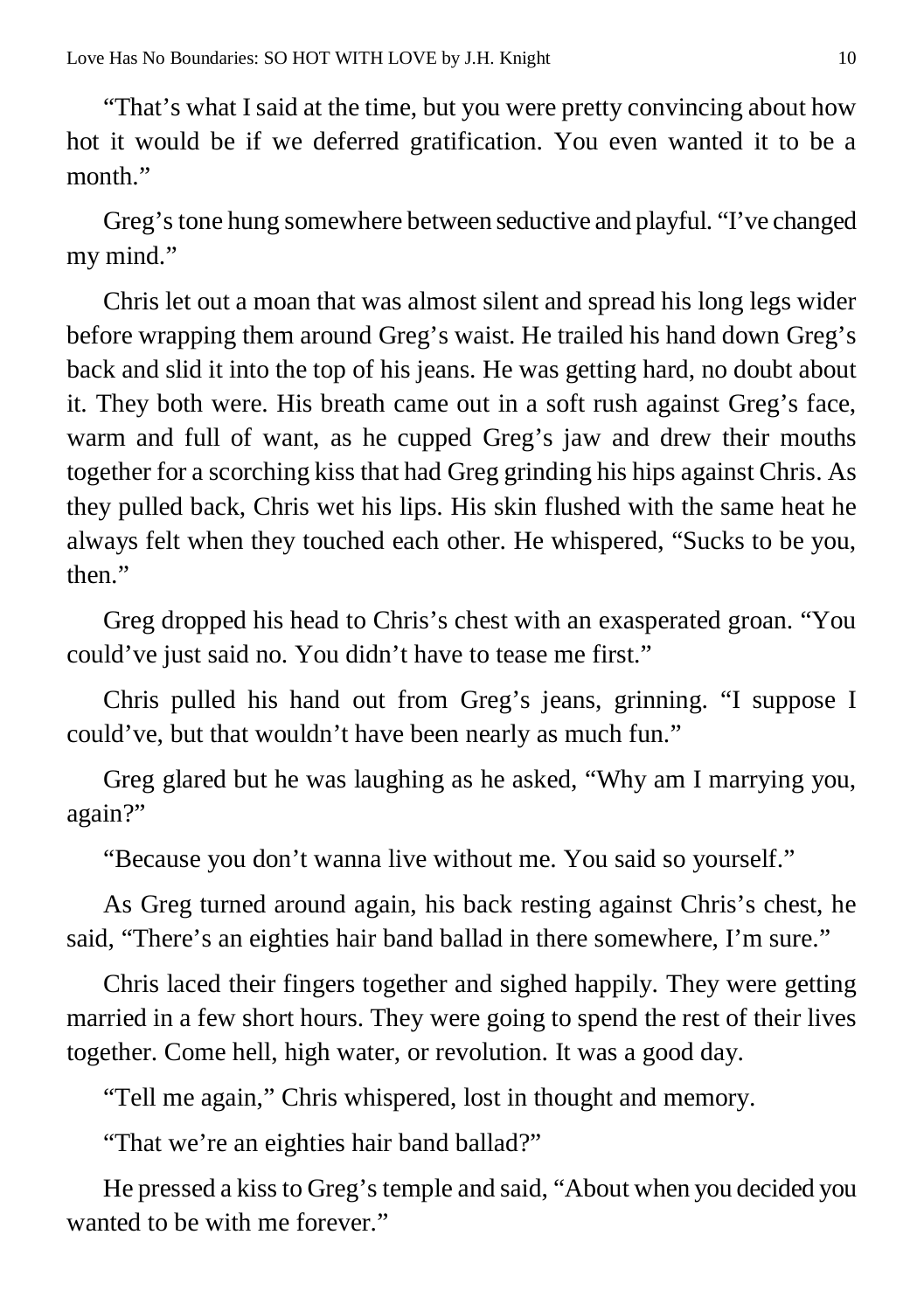"You're such a girl."

"My erection begs to differ."

"You were there, why do you want me to tell you?"

"Because, I like the way you say it."

"I'm tired of talking. If we can't have sex, I'm taking a nap."

He bit Greg's ear and said, "Tell me anyway."

Greg yelped and then laughed. "I don't wanna."

"You'd deny me such a simple request on our wedding day?"

"I'm a real bastard. You sure you wanna marry me?"

Chris paused as if he were thinking it over. "I guess. But don't blame me when we grow old and all I do is bitch about you."

"All you do is bitch about me now. How is growing older gonna change that?"

"I'll be all wrinkly with a potbelly. And you'll be stuck with me."

"Will you be bald too?"

"Yes."

 $"$  Hot."

"Freak."

"You oughta know."

Chris closed his eyes, his arms snug around Greg. He was surprisingly relaxed given the whole wedding thing taking place in a few hours, but that was mostly due to his control-freak-soon-to-be-mother-in-law. She'd taken over every detail, right down to their colors. In truth, he was glad for all her efforts.

When he and Greg had signed all the paperwork for domestic partnership, it was more like a business transaction with a little vacation tacked on at the end. It all would have converted to a marriage a year after the new law passed,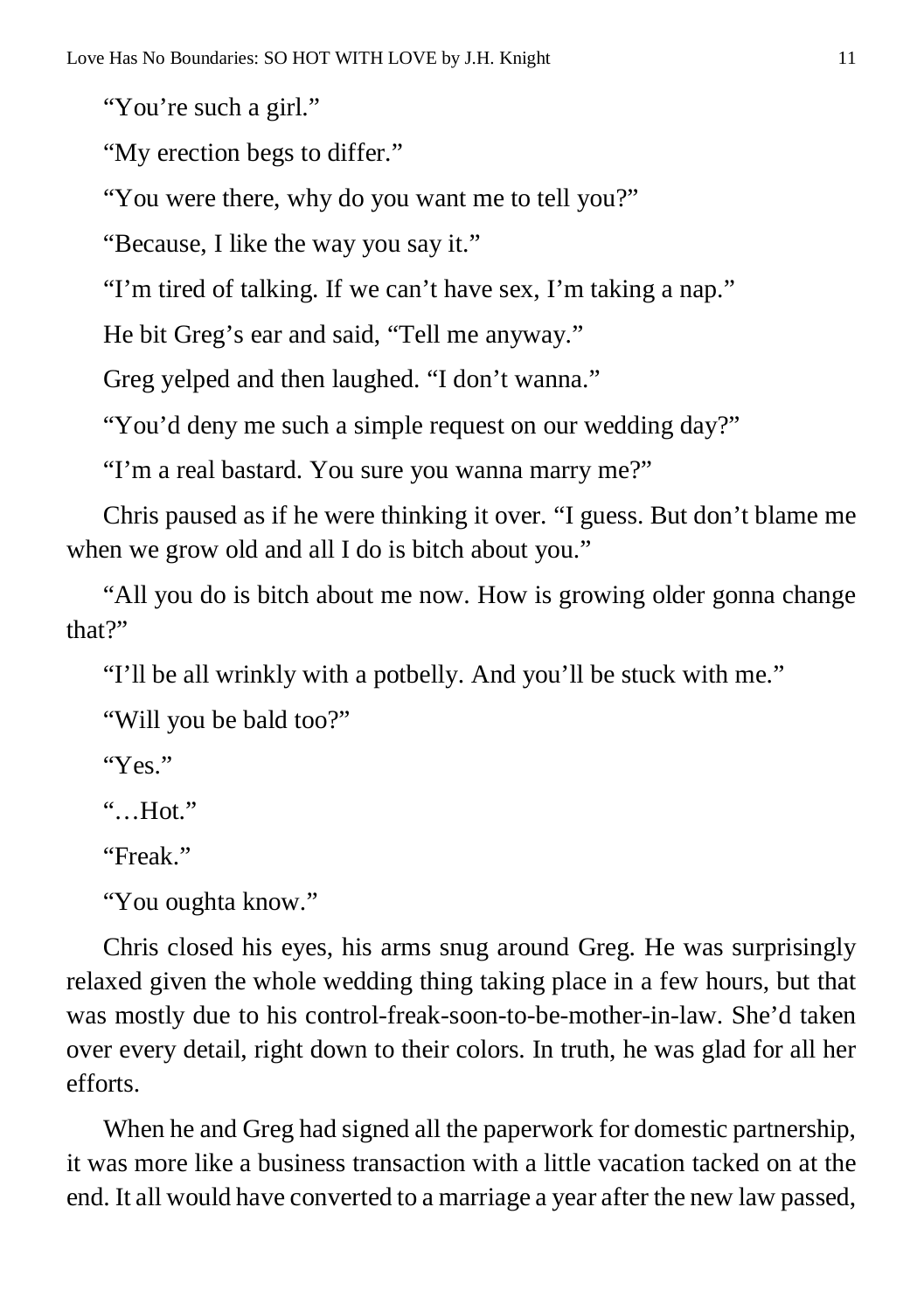but they were getting a little more sentimental as the years went by. Having their friends and families dress up and buy them presents and watch them take their vows and shove cake in each other's faces was a better plan.

And besides, they'd attended plenty of weddings over the last nine years. And they'd bought enough gifts to pay for their own wedding (people still registered at Tiffany's for Christ sake) at least twice.

He could feel Greg relaxing in his arms, probably drifting off to sleep just as he'd threatened to do. A nap right there in the middle of the living room floor sounded pretty damn good, but Chris was still revisiting their past.

\*\*\*\*

#### *Two Years Earlier*

Chris woke up on the couch. He'd fallen asleep after their niece had gone home.

Kaylee was only five at the time and they'd had her for the whole weekend. He didn't know how his sister did it. Two and a half days of chasing her all over the city had nearly killed them. She scared the hell out of them when she nearly scalded herself with hot water on the stove. Gave them both minor heart attacks when she'd wandered off from them at the zoo. And Chris had been apoplectic when he'd turned around from buying her an ice cream and found her talking to some stranger who was offering her a stick of gum. And he had Greg there the whole time. He couldn't imagine how single parents managed it with their sanity intact.

After too many brushes with death for a lifetime, they'd decided her last day with them would be spent at home doing anything she wanted. It turned out what she wanted was to have a spa day and then dress up for a tea party. Chris did Kaylee's hair and Greg painted her fingers and toes and did her makeup. They all wore feather boas and hats and served apple tea and Snickerdoodles to her and a teddy bear named Boston. Even Sherlock wore a scarf for the occasion. (He still held a grudge, Chris could tell.)

By the time Shawna picked up her offspring—Hurricane Kaylee as they'd started calling her—Chris was beyond exhausted. He'd only meant to sit down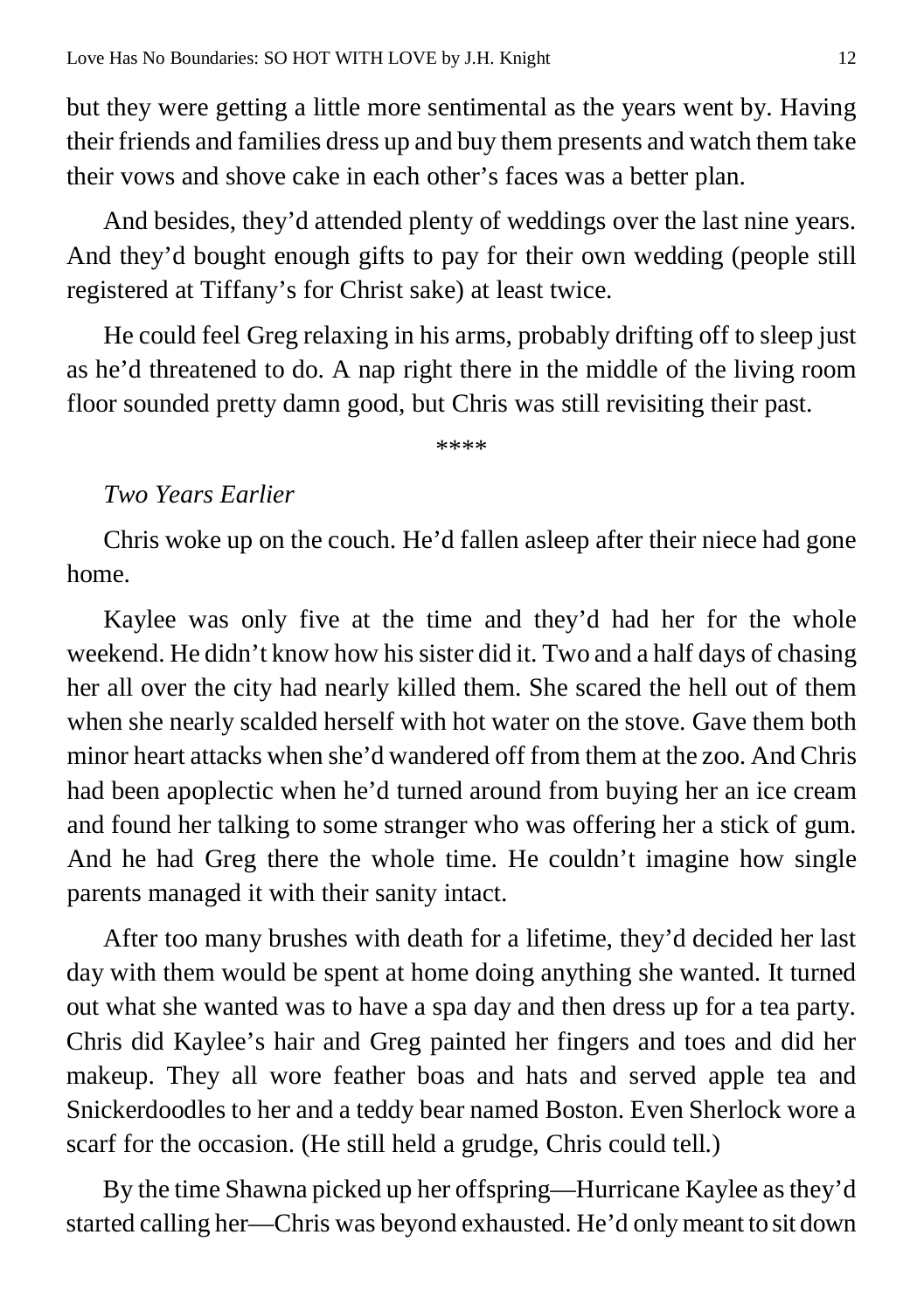for a minute and then help Greg clear away the wreckage, maybe cook some dinner that didn't involve macaroni and cheese or French fries.

So much for plans. His sit-down turned into "just resting my eyes" which turned into a three-hour nap.

Chris wassure he was going to wake up to an ugly scene. Something along the lines of Greg having cleaned up and made dinner—for *one*—all while glaring at him asleep on the couch, snoring through it all.

Instead, when Chris blinked his eyes open, he'd found a clean, but empty, apartment.

As his sleep-addled brain was trying to decide if he should worry over Greg's absence, his gaze caught a note on the table. When he reached for it, he noticed that his fingernails were a bright, glittery red. It looked like he was wearing Dorothy's ruby slippers on the ends of his fingers. He was certain they weren't like that before he'd fallen asleep. Chris rolled his eyes and read the note.

*Gone to get some dinner, back soon. You look fabulous, by the way.*

Chris shook his head as he grabbed his phone and sent a quick text.

*Please tell me there's nail polish remover.*

He snapped his phone shut and went to the bathroom. Before he even had his jeans undone, Chris glanced in the mirror. He had red lipstick to match the nails and bright blue eye shadow. He'd slept harder than he realized.

His phone was buzzing in his pocket. Greg had replied. Sort of.

*We're men. Why would we have nail polish remover?*

Laughing and wanting to choke him at the same time, Chris texted back quickly.

*Because I look like an ugly drag queen.*

He'd forgotten he had to piss and was washing his face when his phone buzzed again.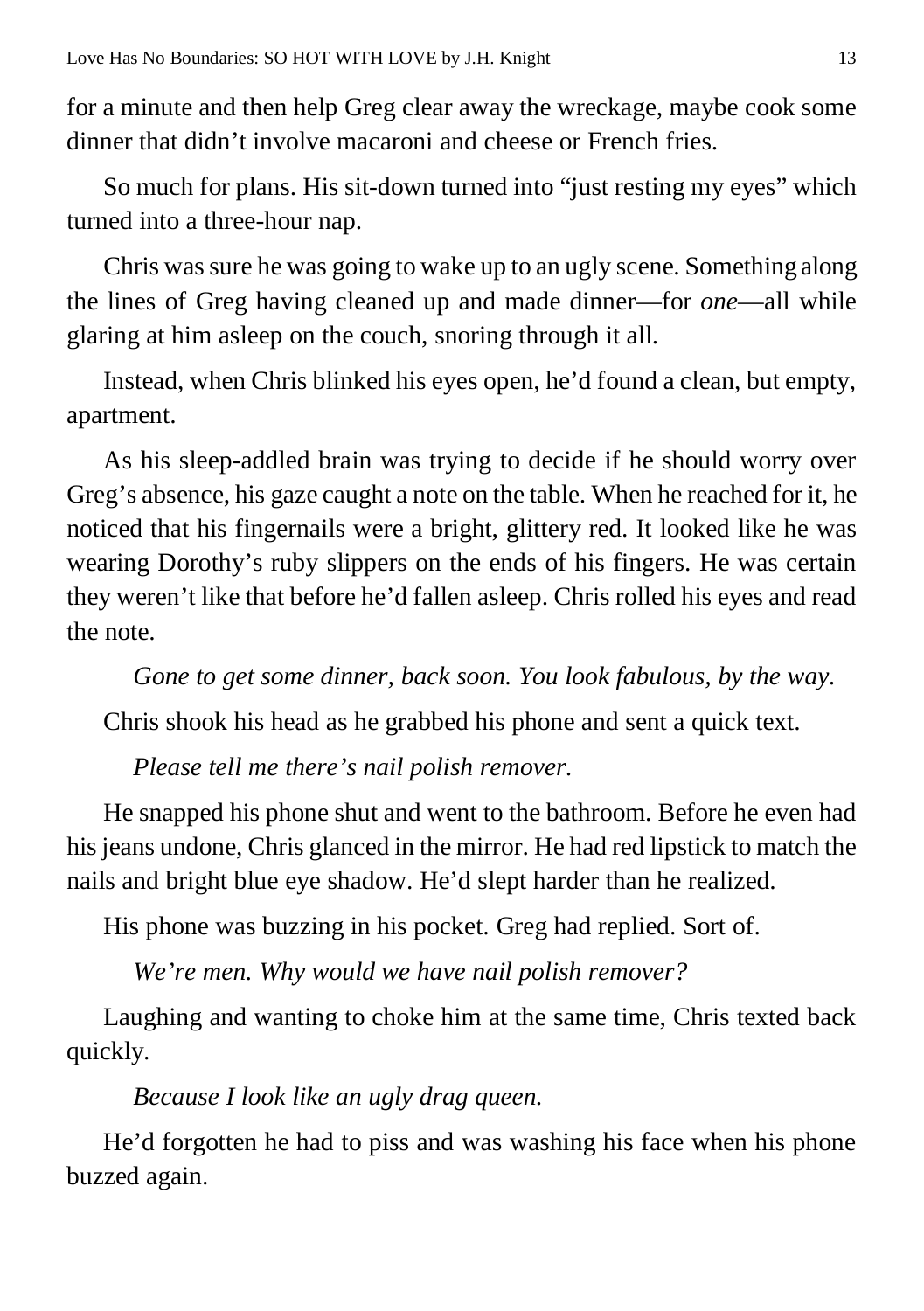*You'd make a gorgeous drag queen. You've got fabulous legs. Do you want sauce for your dumplings, dumpling?*

Chris laughed and shot back another text.

*Acetone for mine, arsenic for yours. Dumpling.*

The next text made him smile.

*I'm hurt, but I love you anyway. Home soon.*

Chris couldn't help grinning as he sent his simple response.

*lu2*

\*\*\*\*

When Greg walked through the door, Chris had gotten the makeup off, but he was sitting on the couch looking at his sparkly red toenails. He had only just noticed them. "Did you slip me a sleeping pill and I didn't notice?" he asked, getting up to help Greg with the bags he was carrying.

Snorting a laugh, Greg passed a sack that smelled like Chinese food over to Chris. "If I ever have to slip you a pill to make you sleep like the dead, I'll know pigs are flying and the devil is ice skating to work."

They set everything on the counter that separated the kitchen from the living room. Greg handed him a little brown paper bag. "Got this for you. Well, for the nails."

Chris should've caught the look in Greg's eyes, should've seen the mischievous gleam there. He should've investigated more closely before he got excited. "Finally. If I'd had to leave the house like this I would've killed you," he said as he reached inside. His fingers closed around a scratchy bit of fabric rather than a bottle of polish remover. As he pulled it out he glanced up at Greg. He was bouncing on the balls of his feet, grinning like a kid at Disneyland.

"What the hell is this?" Chris asked, looking at a bright red thong covered in tiny sequins.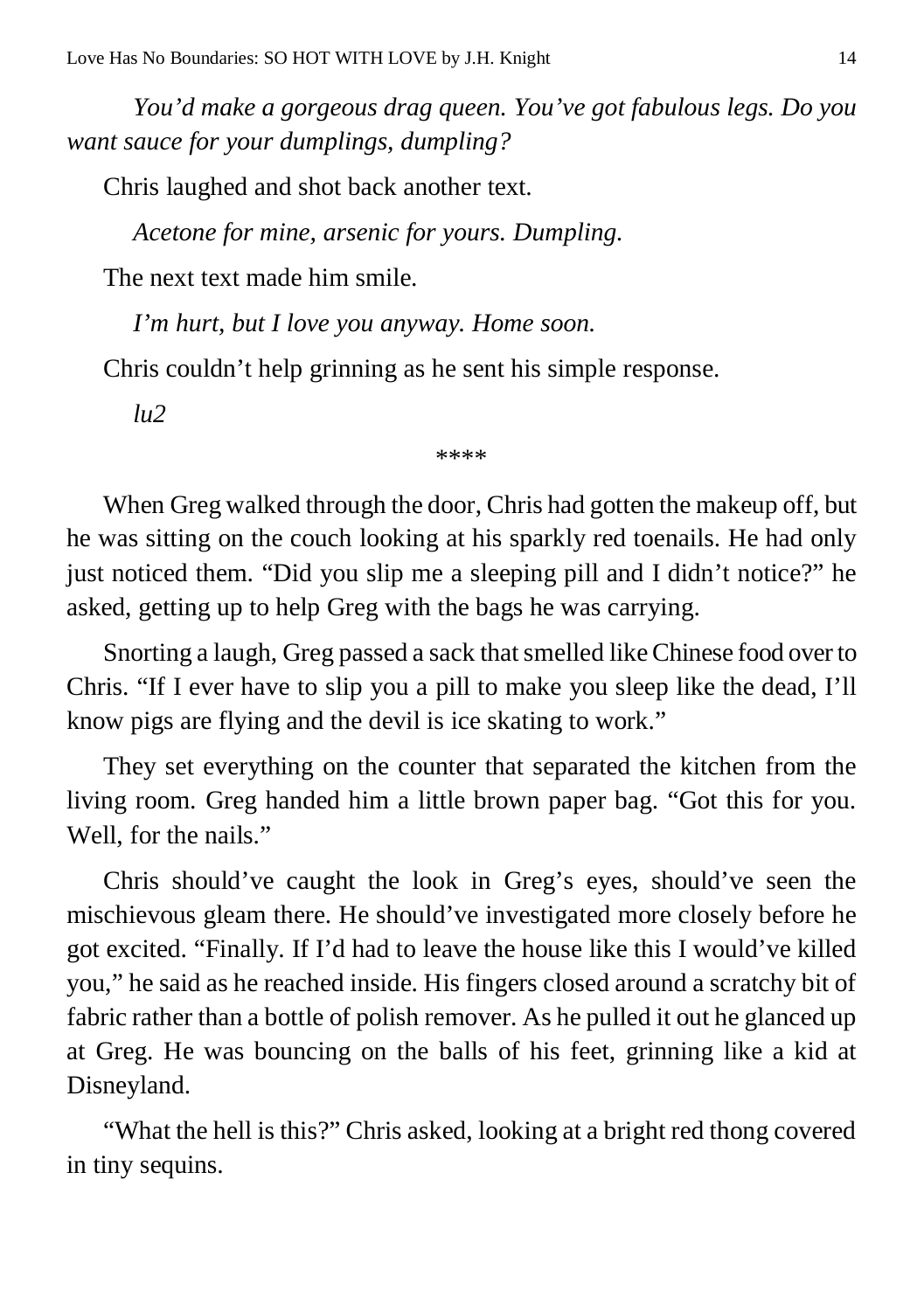Greg was still beaming at him. "I thought it would look good with your nails"

"It looks like Liberace's dental floss."

"You don't like it?" Greg asked in playful disappointment. "I thought your ass would look great in it."

"Wouldn't my ass look great without it?"

"It lifts and separates."

"My ass needs lifting and separating?"

"It would make things easier on occasion."

"I hate you."

Greg was laughing hard now, reaching for Chris and trying to pull him close. "But I *love* you, baby."

\*\*\*\*

The mild spring had rolled into a blazing summer. Leo and Krista were sitting with Chris at a bistro across from their small advertising firm. They were the only two coworkers he spent time with away from the office.

"How've things been with you and Greg? You ever get him back for the makeover?" Leo asked, trying to change the subject from his own monumental fuckup of forgetting his wife's birthday the night before.

Chris had spent several weeks trying to repay Greg for the ambush makeup prank. He'd bought Greg's favorite Oreo cookies and filled them with toothpaste only to have Greg come out from the kitchen, foaming at the mouth, and grinning. He'd switched the sugar with the salt late one night, only to have Greg kiss him goodbye the following morning and tell him that he was running too late for coffee, but there was a fresh pot for him. Chris had been afraid to drink it.

Krista's idea involving wallpaper paste and feathers might have been funny, but Chris would have been the one on cleanup duty. And Leo's best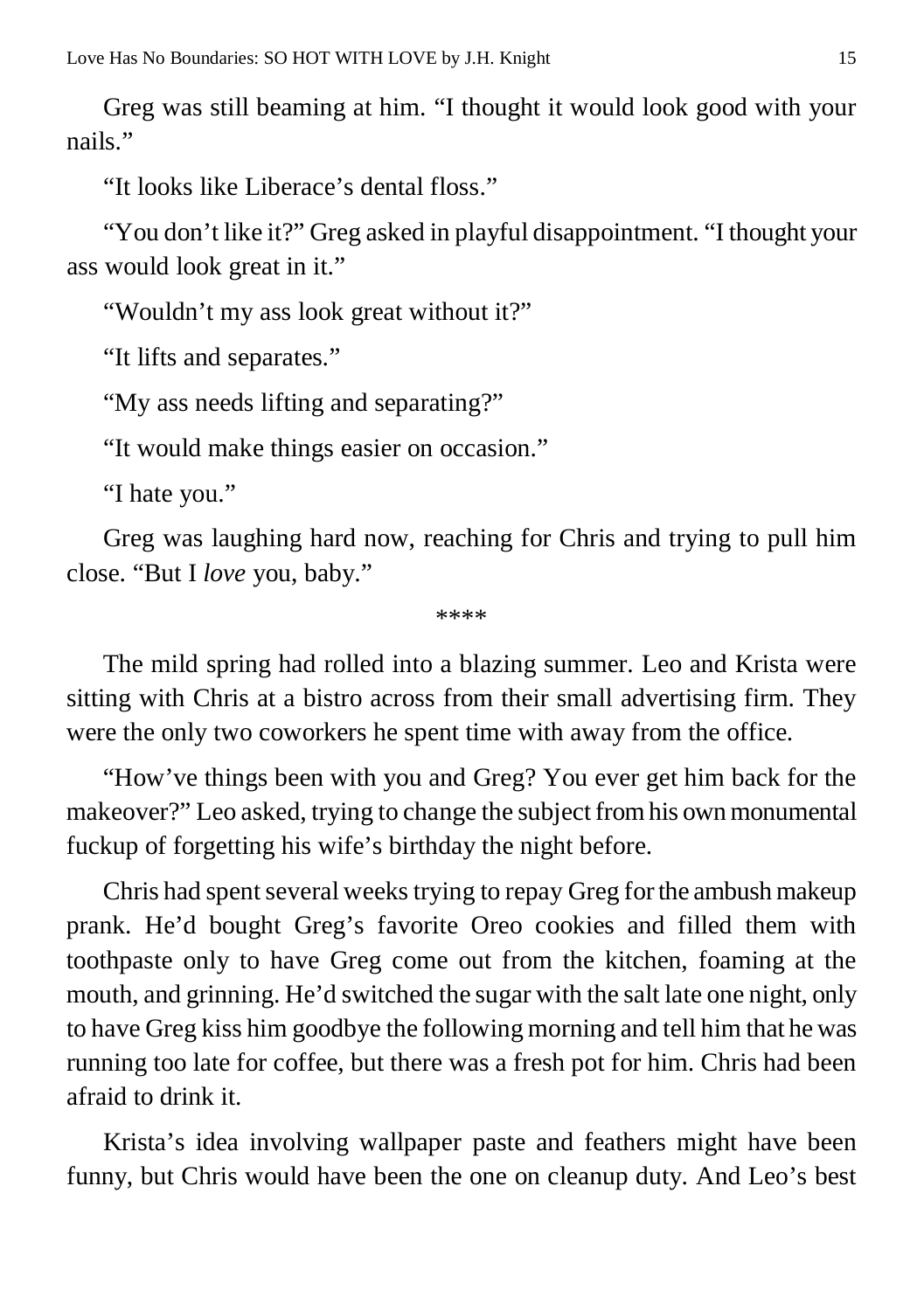idea wasto sign Greg up on various fetish sites. That could have ended with an epic backfire.

In the end, he'd given up because the suggestions from their friends were potentially lethal or extremely messy.

Chris laughed and shook his head. "I threw in the towel. Greg is always two steps ahead of me. It's unnerving."

Krista piped in, "Better to be with someone two steps ahead than two steps behind."

Chris shot her a playful glare. "So you're saying it's better to be me than him in this relationship?"

She grinned at him around a mouthful of pasta salad in response. After she swallowed, she asked, "Seriously, though, how are you two? Are you still… slumpy?"

"God, don't put it like that. It makes it sound like our dry spell is because of erectile dysfunction and not… whatever the actual reason is."

"How long has it been?" Leo asked, latching onto the new subject.

Chris shrugged and tried to focus on his food, but he could feel their eyes on him. "Two weeks."

Leo sounded disgusted when he asked, "That's all? Two weeks without sex? That's your massive dry spell?"

Lifting his head, Chris sighed and asked, "How long does it have to be?"

"Two months, minimum."

"Seriously?" Chris was horrified. "I hope that's because you're straight and not because you've been together for fifteen years."

Krista snorted a laugh. "It's because he forgets his wife's birthday."

Chris and Leo said in unison, "Fair point."

"Anyway, maybe you guys just need to spice things up a little," Krista suggested. "Maybe have a threesome or something…"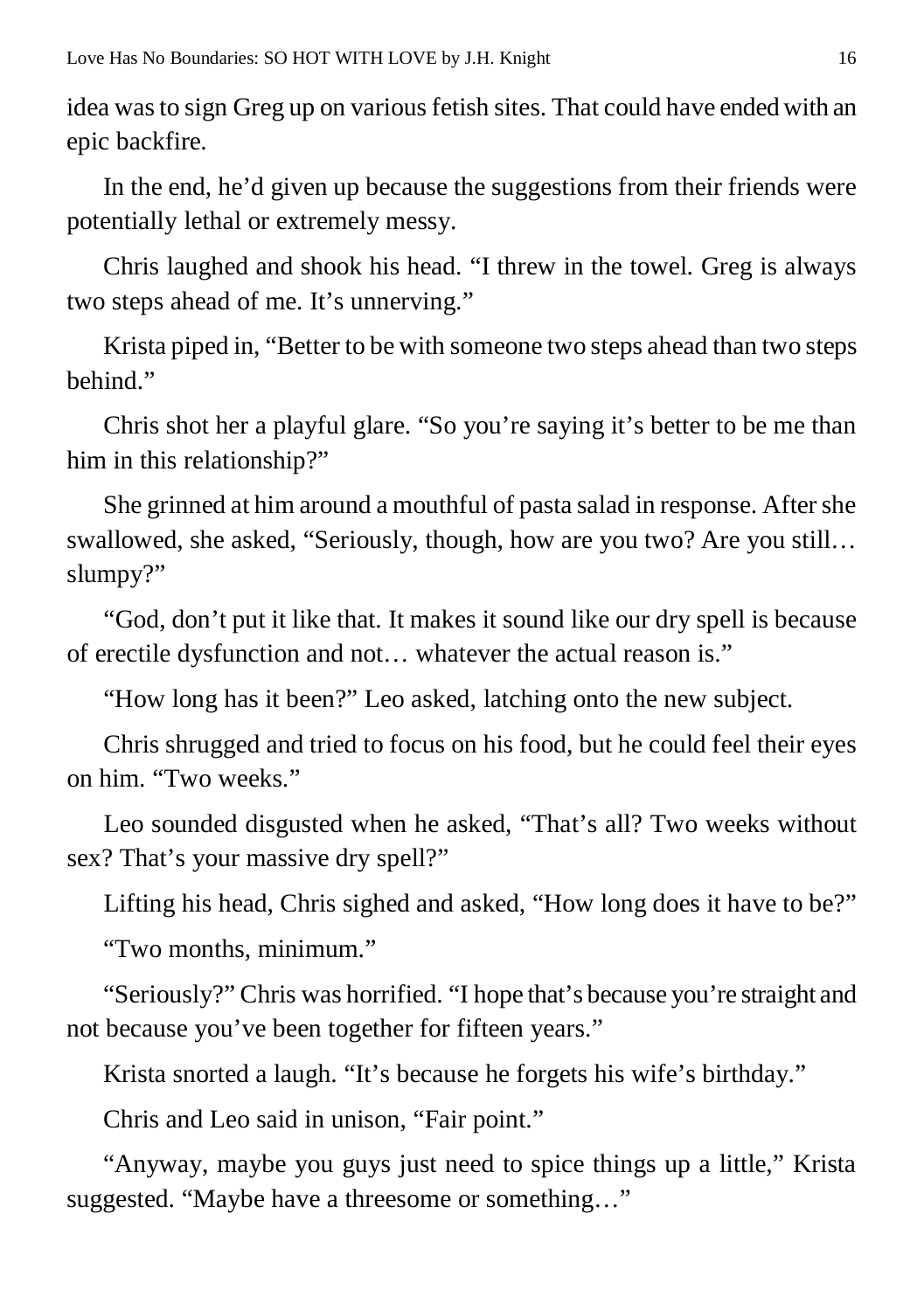Leo looked at her like she'd grown a second head. "They're *gay*. You want them to have sex with a woman?" Krista simply lifted her brow and waited for Leo to catch up. When he did, he said, "Oh. Right. Them and another guy."

Chris laughed at the two of them, but then he said, "We did that a few years back. It was okay, but neither of us really wanted to do it again." After he thought about it, he added, "Besides, with me working late and him working weekends, we're too tired to do each other. I doubt adding another guy into the mix would make it easier."

As they started packing up their things, Krista said, "What do I know? If I knew anything about the workings of the male mind, I'd be home nights having wild monkey sex with my husband rather than making little voodoo dolls of my ex-boyfriends. And my vibrator wouldn't need new batteries so often."

Chris laughed out loud at that, but Leo asked, "Do you really make little voodoo dolls of your ex-boyfriends?"

"Only when I've had too much wine."

"I've seen your recycle bin," Leo told her. "You might as well have said only on days ending in Y."

\*\*\*\*

It started out like any other day. Well, almost any other day. Chris went to work a little early and slammed through histasks as efficiently as possible. He skipped lunch and as soon as he'd gotten home from work, Chris decided to paint his toenails and fingernails again. He didn't want to examine why it turned Greg on, but, what the hell? It wasn't like Greg had suddenly revealed he was into scat after seven years of living together, right? And the time Chris had confessed he'd always wanted to tie Greg up and be the dominant one (for once), Greg had been game. Despite the fact that they had both ended up a little… bored, to be honest. But that was another story.

So, in an effort to "spice things up" as Krista had suggested the week before, Chris was walking around their apartment with the same bright red,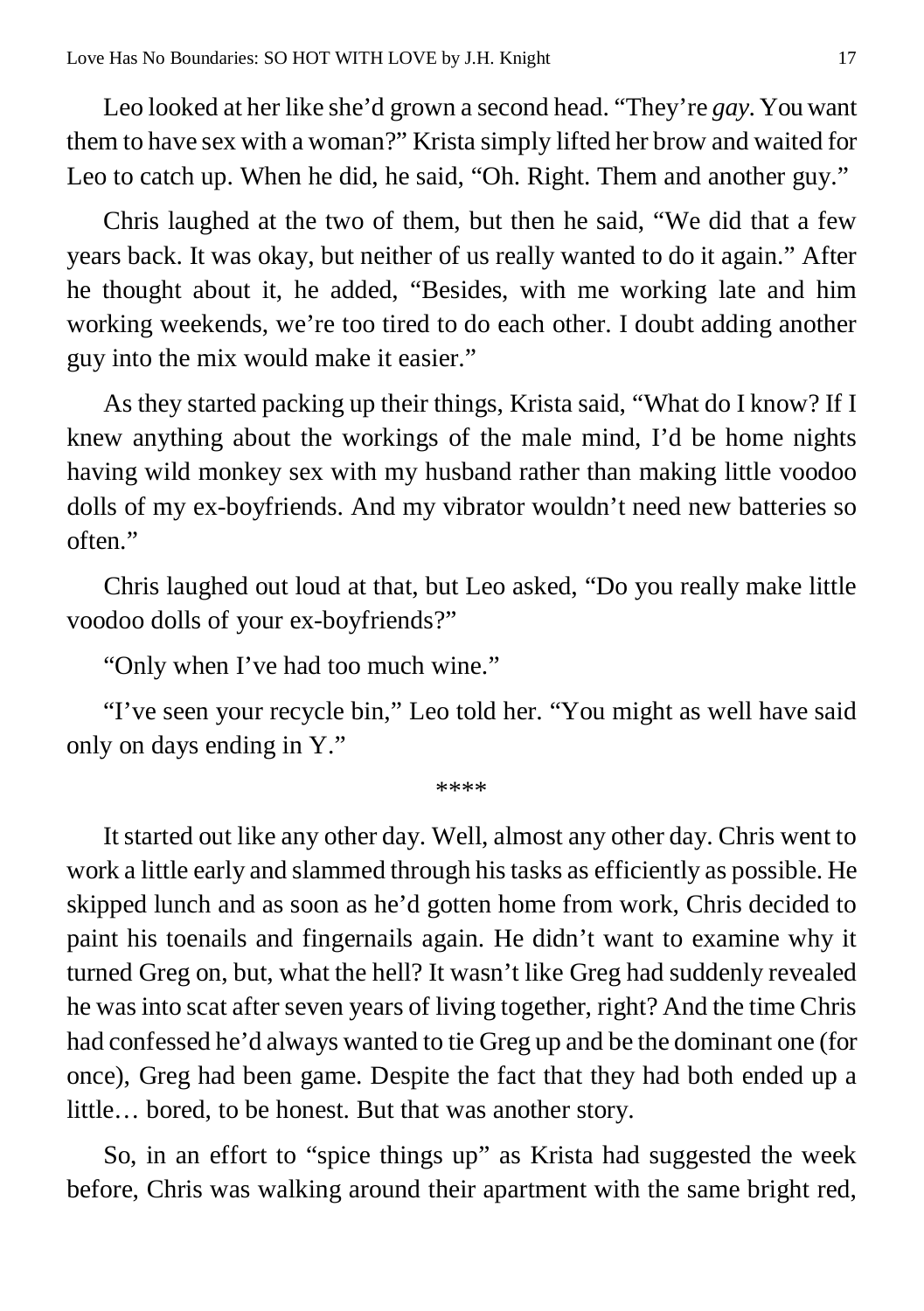glittery nail polish that Greg had (weirdly) liked so much and wearing the thong that Greg was so eager to see him in.

By five o'clock, the house was clean and a nice array of new and unusual toys was laid out on the nightstand. Maybe it wasn't the most creative thing Chris could think of, but he figured the toys would come in handy if his lessthan-subtle seduction plan didn't work out. And, hell, who could complain about a shiny new butt plug and a vibrating cock ring, right?

Greg was due home in twenty minutes. Chris stood in front of the fulllength mirror. In truth, he felt a little ridiculous. He looked like a go-go dancer. At least his hours spent at the gym and jogging and swimming paid off. Silly little thong or not, he looked pretty damn hot. If he did say so himself.

Glancing at the clock, Chris decided it was time for the final touches and started to light all the candles he'd put up around the room. At first he'd considered going with something even more cliché and even sillier like a multi-colored disco ball, but candles were nice. (If he could keep Sherlock out of the room. The last time the cat had gotten curious around fire, he'd ended up walking into furniture and getting stuck in smallspacesfor months because he'd scorched half his whiskers off. At least they grew back.)

That many candles in one room put out a lot of heat. In retrospect, he would have been better off turning on the AC they'd never used. In retrospect, he should have moved the candles from the dresser in front of the window he decided to open. In retrospect, sheer curtains were a mistake. Those things lifted on the slightest breeze and when they got near an open flame…

#### Well.

"Shitshitshit! Shit!" He watched as the fire caught on one tiny tail end of one piece of fabric. That alone wouldn't have been much of a problem, but when the flames skittered all the way up, over the top, and back down to the nightstand in a matter of seconds, the panic really kicked in.

His mind raced with an avalanche of options. What were the fire protocols? He hadn't thought about it since he was a child and was forced to draw an escape route for their house in grammar school. He vaguely remembered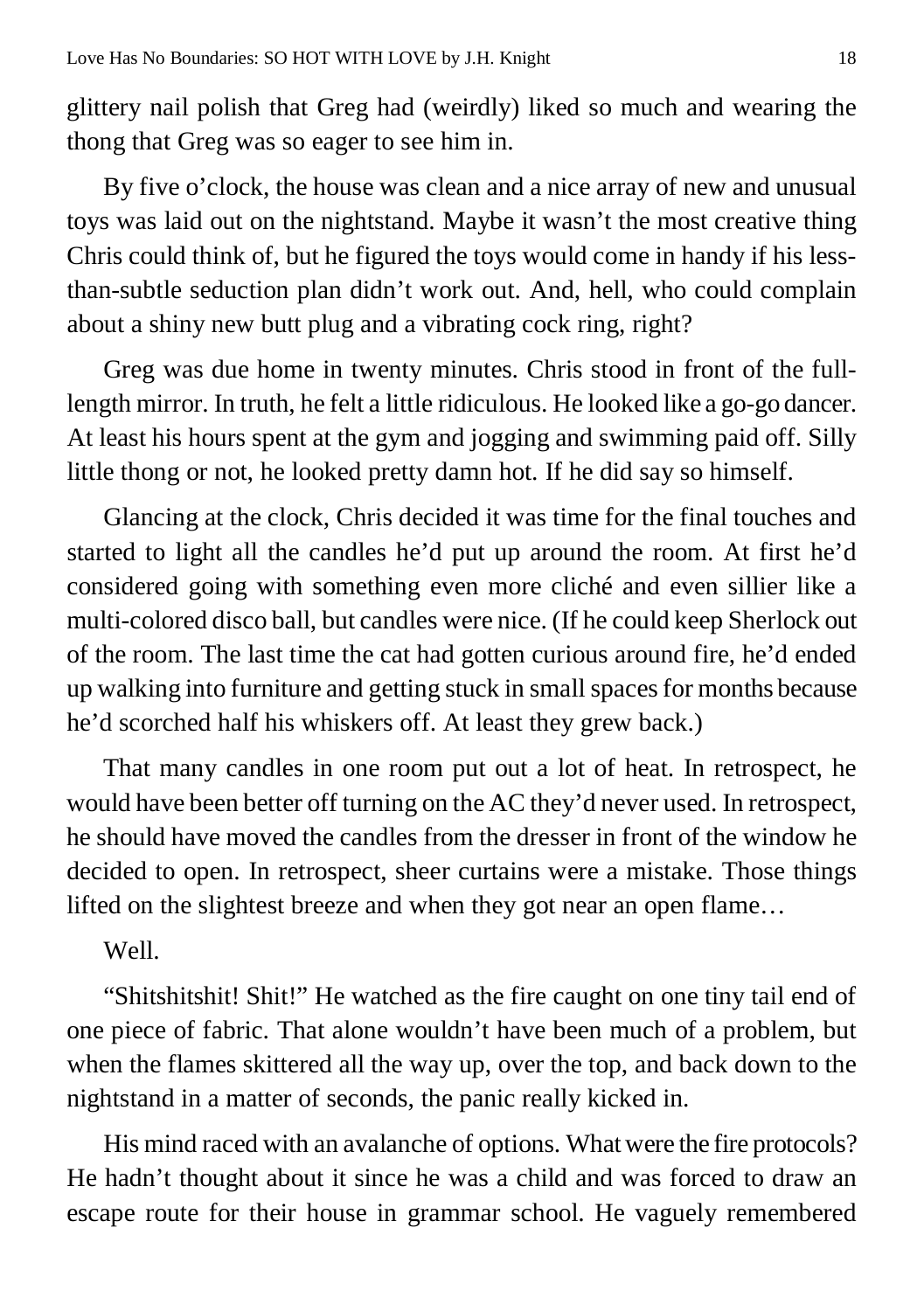something about smoke and crawling, but running seemed like a much better idea. Fire extinguisher? They had one in the kitchen. 911? It wasn't that big of a fire, but it was spreading fast and the far wall of their bedroom was starting to look like the mouth of Hell.

As he rushed into the kitchen, Chris grabbed his phone. His hands were shaking, and punching those three tiny buttons seemed like an impossible task. Trying to hold the phone between his shoulder and his ear while he found the fire extinguisher, read the instructions, and ran back to the bedroom was even worse. Just as the emergency operator answered with the standard response, the phone flew from its resting place and landed on the couch.

His reaction to that was less than poised. He dove for the phone screaming, "Fire!"

Clambering to hisfeet again, Chris tried to explain with a little more detail and a little less hysteria the nature of the emergency. On his way to the bedroom, he told the woman on the other end of the line that he had a fire extinguisher and was about to spray down the area, but when he tried to pull the safety off, he jerked it in the wrong direction. The extinguisher slipped from his hand, hit the nightstand (sending dildos and butt plugs flying) and exploded.

On the downside, he was covered in a thick coating of white powder which made a sort of sparkly paste in the gel body glitter he'd skimmed on. On the upside, some of it had actually hit the fire and things were looking slightly less hellish.

He'd dropped the phone (again) and was trying to find it. When he finally did, he heard the responder's voice saying, "Sir? You need to get out of the apartment. A unit is on the way. Go outside and wait for them. Sir?"

Looking back, she sounded more annoyed than concerned, but he figured that was fair. In a matter of minutes he'd managed to nearly kill himself three times and make more work for the poor folks on their way over there.

"Sir? Did you hear me? Sir? You need to get out of the apartment and let the fire department handle it."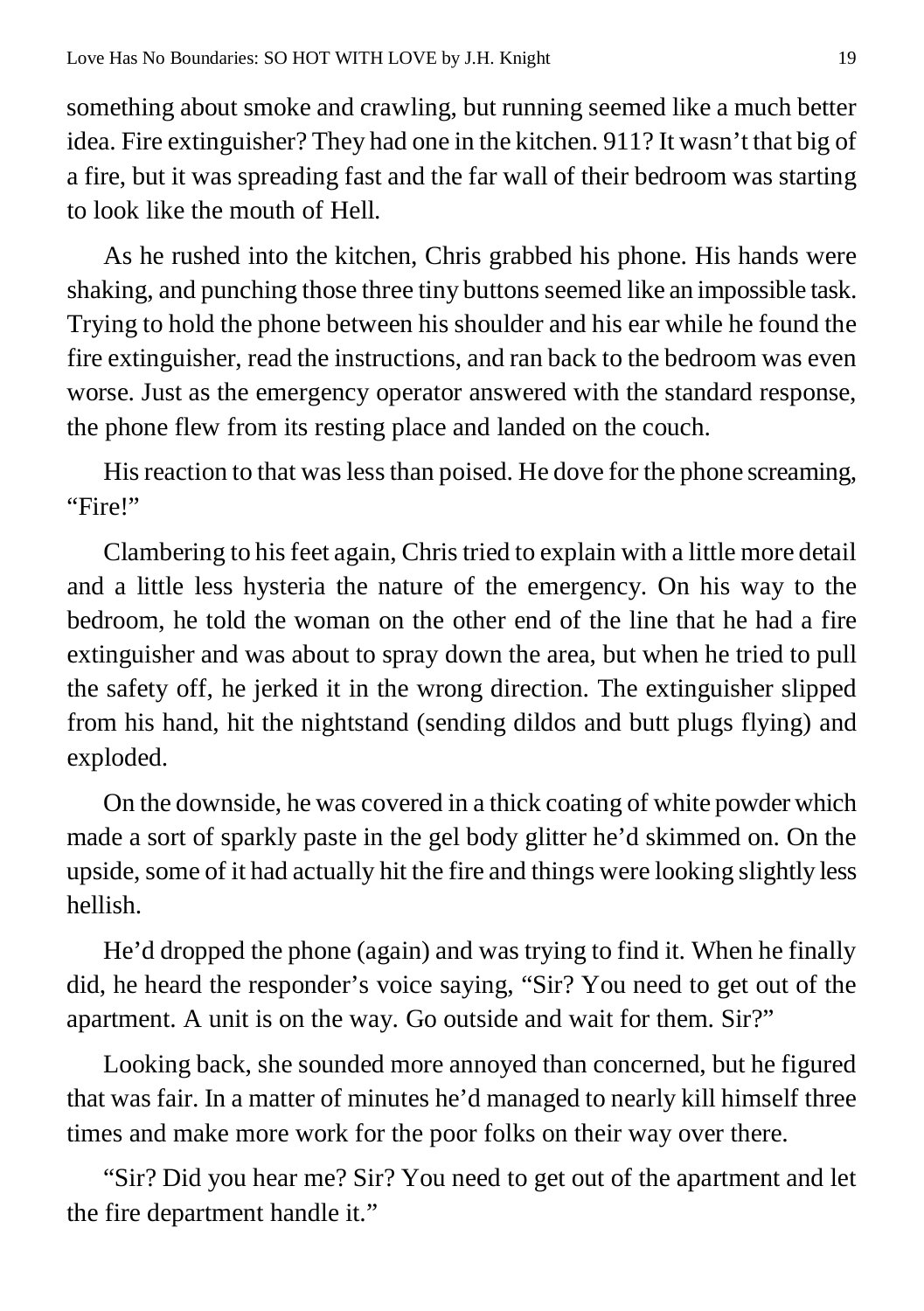"Okay," he finally answered, thinking he should at least try to find Sherlock. It didn't take much time. The cat was sitting by the front door, looking at Chris as if to say *I can't leave you alone for a second.*

He scooped Sherlock up and left his door standing open so they wouldn't use an axe on it when they arrived.

\*\*\*\*

Chris could hear the sirens over the building's fire alarm as he ran down the stairs with a few other stragglers from his floor. When he got outside, there were people standing in the street, looking up into the inky evening sky to see the cloud of black smoke billowing from his apartment window.

To his credit, Chris's first reaction was concern for his neighbors—their belongings and their lives. Especially Mrs. Sherman who was eighty years old and gave him blueberry muffins when he brought her paper in for her or walked her little wiener dog. When he saw her standing on the corner, safe and sound, with her dog tucked under her arm, he was so relieved he nearly cried.

Tammy from next door looked a little rattled, but when she saw Chris, she laughed long and hard. "What the hell have you done now?"

Chris blinked at her, still feeling a little shell shocked from the last fifteen minutes or fifteen hours, he wasn't sure. "It was an accident. Did you guys get out okay?"

"It's always an accident with you," she said good-naturedly as she stepped closer to him. "When you broke that water pipe in your kitchen and flooded my apartment, it was an accident. When you backed up your toilet because you flushed condoms down it and they had to shut my water off for an entire day too, it was an accident. When you ran into my car in the parking garage, it was an accident…" She smiled at him and wrapped an arm around Chris's shoulder. "I was the only one home and I'm just fine," she told him, finally answering his question as they watched the fire trucks roll in and get to work. "Wanna tell me why you're damn near naked?"

"Wha—Oh, Jesus!" He'd forgotten what he was wearing. Or, more specifically, not wearing. He clung tighter to Sherlock, wishing for the first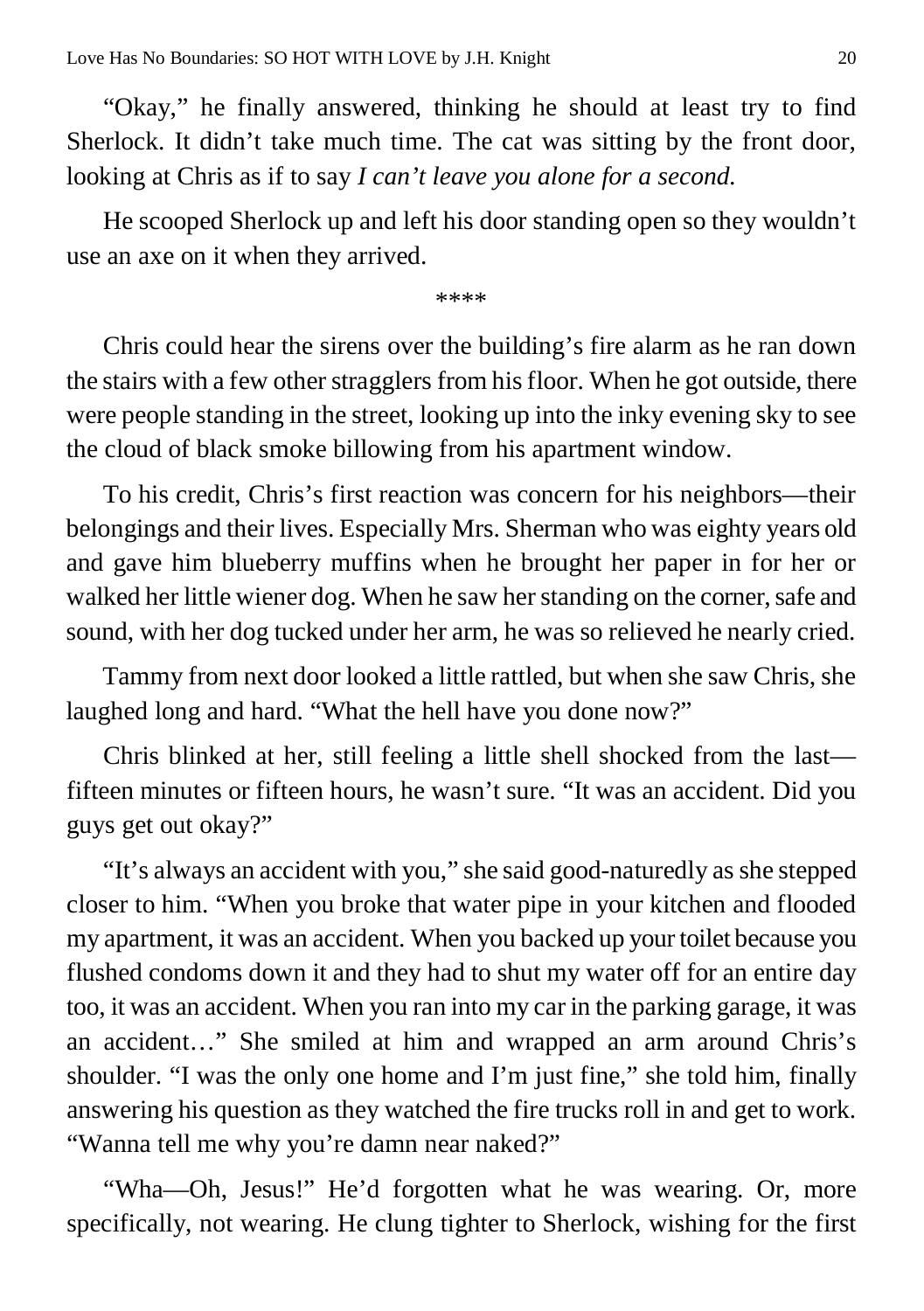time that he was a massive dog. One big enough to crawl under. Sherlock twitched his tail as if he could hear Chris's thoughts.

Waggling her eyebrows at Chris, Tammy said, "Guess you had a big night planned."

"Something like that," he muttered. His skin flushed hotly under the soot and—*oh God*—body glitter. Then he remembered the giant bottle of lube, the butt plugs and dildos all over the room, and the paddle on the foot of the bed. Not to mention the porn DVDs—one of which was playing on the television. If he'd been wearing clothes, he might have fled the scene. "Think they'd let me run back in there to—"

"Find some clothes and hide your porn?"

Chris nodded in answer, cringing as Tammy laughed again. He might not have forgiven her for that, but when a group of guys walked past him, slinging a few choice insults, Tammy didn't give Chris a chance to respond to them. Instead she stepped in front of Chris and yelled, "Fuck off before Ishove a fire hose up your ass!"

Okay, she took delight in mocking Chris's series of unfortunate incidents, but he knew her well enough to be sure she'd die trying to get a fire hose up one of their asses on his behalf. And she'd forgotten about the time he'd accidentally given her food poisoning. Chicken salad should *never* be left out overnight. Lesson learned.

By the time he looked over at the apartment again, there were two fire engines and three ambulances. The EMTs—thankfully—had nothing to do but pass out blankets and bottles of water and one of the fire crews were already packing back up and climbing into their truck.

He watched three men in full gear walk out of the building, one carrying a cat that was trying to claw his face off.

The one in the lead grabbed a blanket off the aid unit and made a straight shot for Chris. His panic started to swell again. This guy was huge and he looked damned intimidating in the boots and helmet and… well, he looked incredibly hot too, but Chris was fairly sure he was about to get cussed out by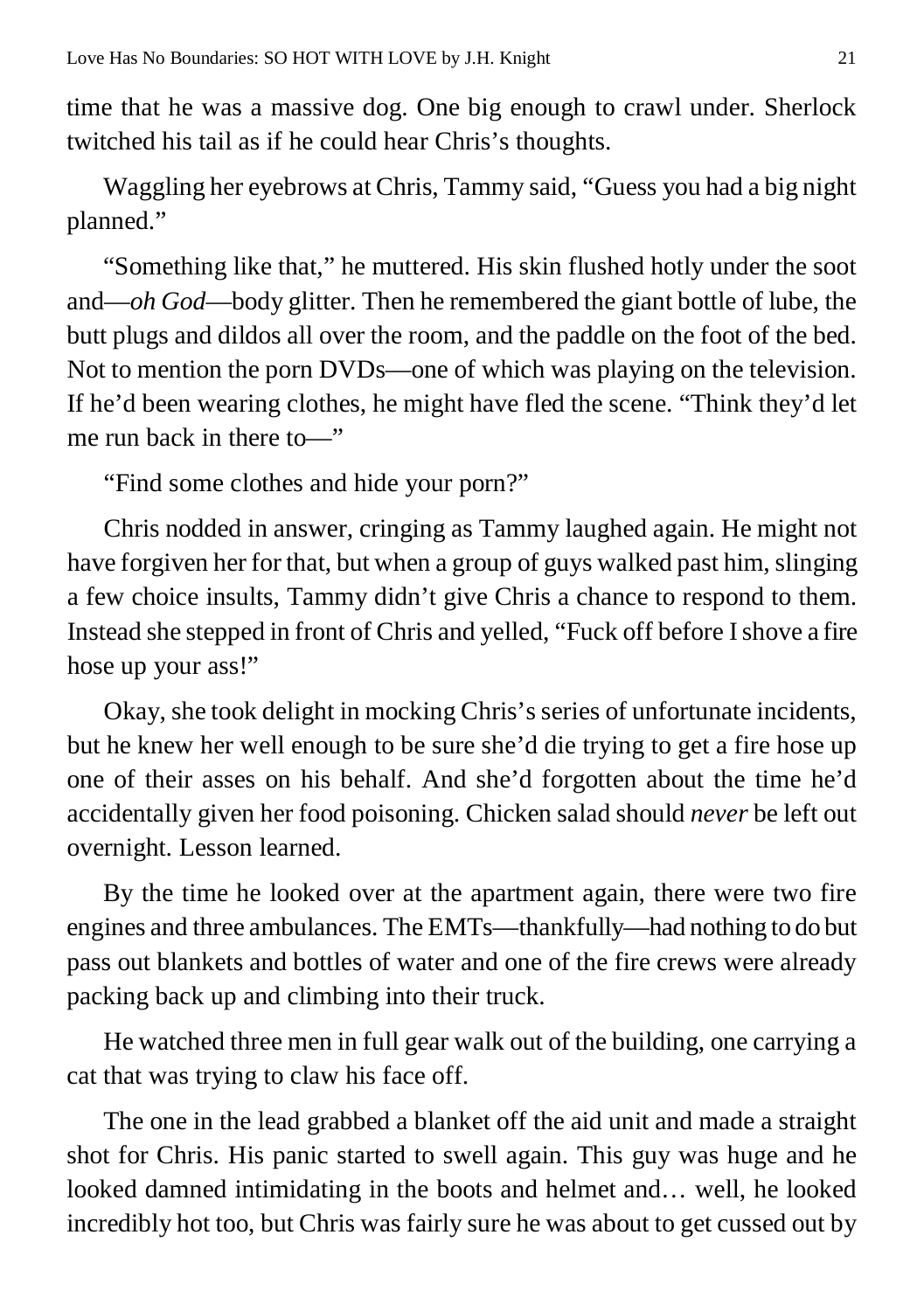a hulking, hot fireman about the dangers of candles and curtains and wind and antique dressers that were basically kindling and, oh yeah, a room full of gay porn and dildos. If he got through it without hearing the fire had been a warning from God, Chris decided he'd count it a win.

"I'm guessing it was your apartment?" he asked as he wrapped a blanket around Chris's shoulders and tucked the ends into his folded arms around Sherlock.

"What gave it away?" Chris asked dryly, looking over his shoulder for Tammy. She'd abandoned him, slinking off to talk to one of the neighbors.

Firefighter Hottie actually laughed and said, "Just a hunch." His grin was bright enough to start a fire of its own. If Chris was single. Which he wasn't. Though he seriously wondered if he would be once Greg saw the apartment. "I'm Sam, by the way."

At first Chris only nodded, still in a daze. Then he clumsily offered, "I'm Chris. Uh… I can't decide if I should apologize or thank you guys."

Sam laughed and said, "Neither. Though, I'd really appreciate it if you installed some dimmer switches for any future mood lighting needs."

If he hadn't been covered in fire extinguisher powder and ash and soot, Chris knew he'd be as red as his thong. "I'm pretty sure my boyfriend will take care of that personally." Okay, he wasn't sure Sam-the-hot-fireman was flirting with him, but better safe than sorry, right? Besides, the guy had just seen a pretty serious collection of sex toys and probably noticed a rather graphic gangbang scene set on a ranch where they were *training* the new farm hand. Not to mention the G-string that was edging its way further up his ass with every step he took. Chris couldn't let anyone think that was how he spent his Friday night alone.

Sam gave another laugh and went over a few details about the fire. He told Christhat it wasn't anything serious, but he did the right thing by calling since things like that can smolder and… then his voice started to fade in and out and the pavement seemed like it was jumping up at Chris's face. Sam steadied him, but not quick enough to stop Sherlock from bolting out of Chris's arms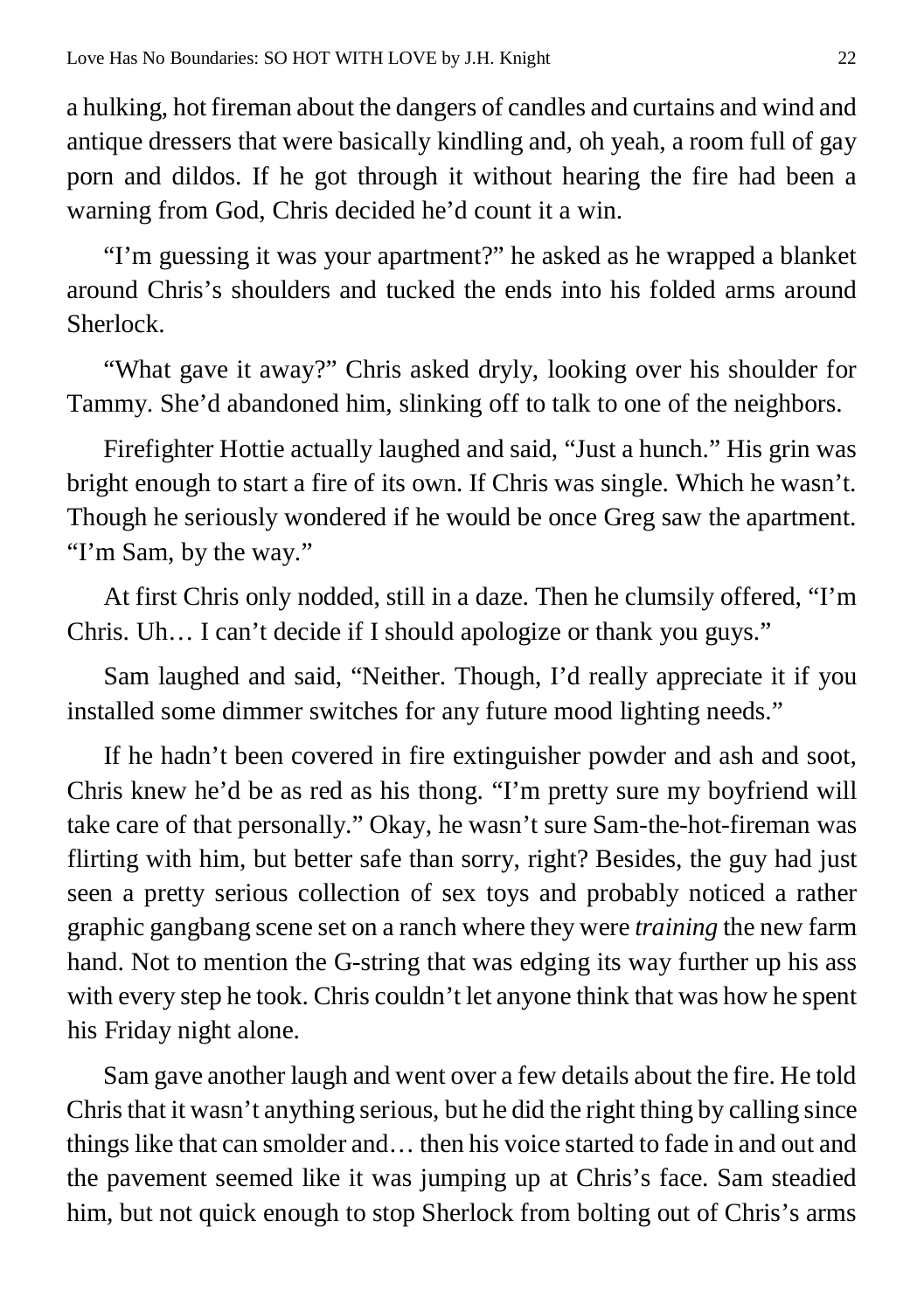and darting through the crowd. "Whoa, you okay?" Sam asked, his strong arm still around Chris's shoulders. "Need to sit down?"

Chris nodded in response but it didn't help with the whole *swooning* thing. He was the first to admit that he wasn't exactly butch, but he'd never passed out before. Or nearly passed out, as it were. That was something his grandmother did when she didn't take her meds in the right order. Or pregnant women. Or… old ladies in Jane Austen books.

"It's probably just an adrenaline crash," Sam told him as they walked over to one of the aid units. "Let's get you checked out just in case, though."

He could hear his name being called, but it was beyond him to figure out who or why until the strained voice got closer. "Chris!" Greg sounded frantic as he screamed for him.

Looking over his shoulder, around Sam's massive outline, Chris caught sight of Greg struggling to get through the crowd. He was out of breath when he finally got to them. "Jesus, are you okay?" he asked. Despite the fact that Chris was nodding in answer (still a bad idea), Greg asked Sam the same question, "Is he okay? He looks…" There were so many ways to end that sentence; Greg was probably having a hard time choosing.

"He's fine. We're gonna have him looked at just in case, though. Probably a little shocky," Sam told him, sounding capable and—it was probably his imagination, but Chris could swear—disappointed.

"Yeah, okay." It was Greg's turn to nod. He was trying to catch his breath, Chris could tell, but at the moment, all Chris wanted to do was sit down and get a drink of water. "Okay," Greg said again, looking up at their apartment building. "What happened?"

The question was directed at Sam, but Chris wanted to explain. The words that came out of his mouth, though, were, "Sherlock ran away."

"Did he set fire to the place before he left?" Greg asked.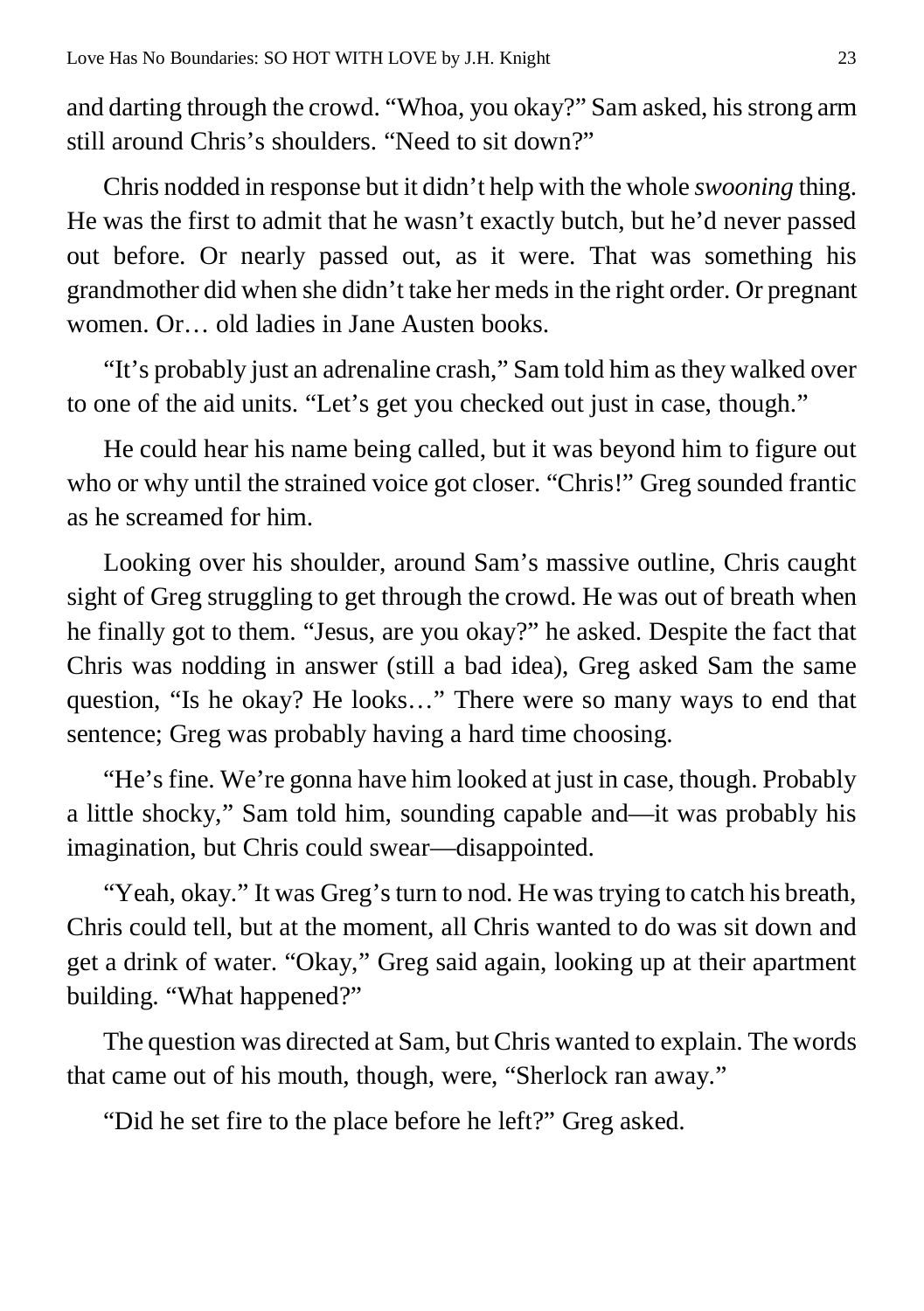That got a chuckle out of Sam, who was pulling back from their little huddle as Tammy walked over to them. She had a very annoyed-looking Sherlock in her arms.

\*\*\*\*

It took hours before they were allowed to go back in and get a few things to take with them to the hotel that night. Yes, a hotel. Because their bedroom had been drenched by the fire hose, and it was going to take at least a week for the apartment manager—who had put them on the top of her shit list—to get the place sorted out and livable again.

Chris was feeling better as they stood in the bedroom and looked at the damage. Mostly because he'd found a pair of sweatpants and a hoodie in the dryer. Chronically procrastinating putting his clean laundry away had finally worked to his benefit.

Greg, on the other hand, had gone from worried out of his mind, to relieved, to shocked, to, well, shouting. "Seriously?" He was standing at the foot of their bed, looking at the charred pile that was once Chris's dresser. "It didn't occur to you to… to… *Seriously*?" It was rare for Greg to be at a loss for words. Nothing of his was ruined. Well, except for the vintage movie poster of *The Fifty Foot Woman* that Greg had on the wall. Chris secretly hated that poster, but he felt bad for its destruction nonetheless.

"I was trying to surprise you…" Chris's voice sounded feeble even to his own ears.

"Oh, I'm *surprised*, all right!" Eyes wide, hair wild, fists clenched… so not the way he'd wanted Greg to look when he got home. "Thank Christ I had my laptop with me." Greg was muttering to himself as he shoved a few things into a duffel bag and grabbed his shave kit from the bathroom.

One of the firefighters must have turned off the television because there was no more rowdy cowboy gangbang playing in the background. Which was probably for the best. It was one of Chris's favorites, and he didn't want any more negative associations with it than he already had that night.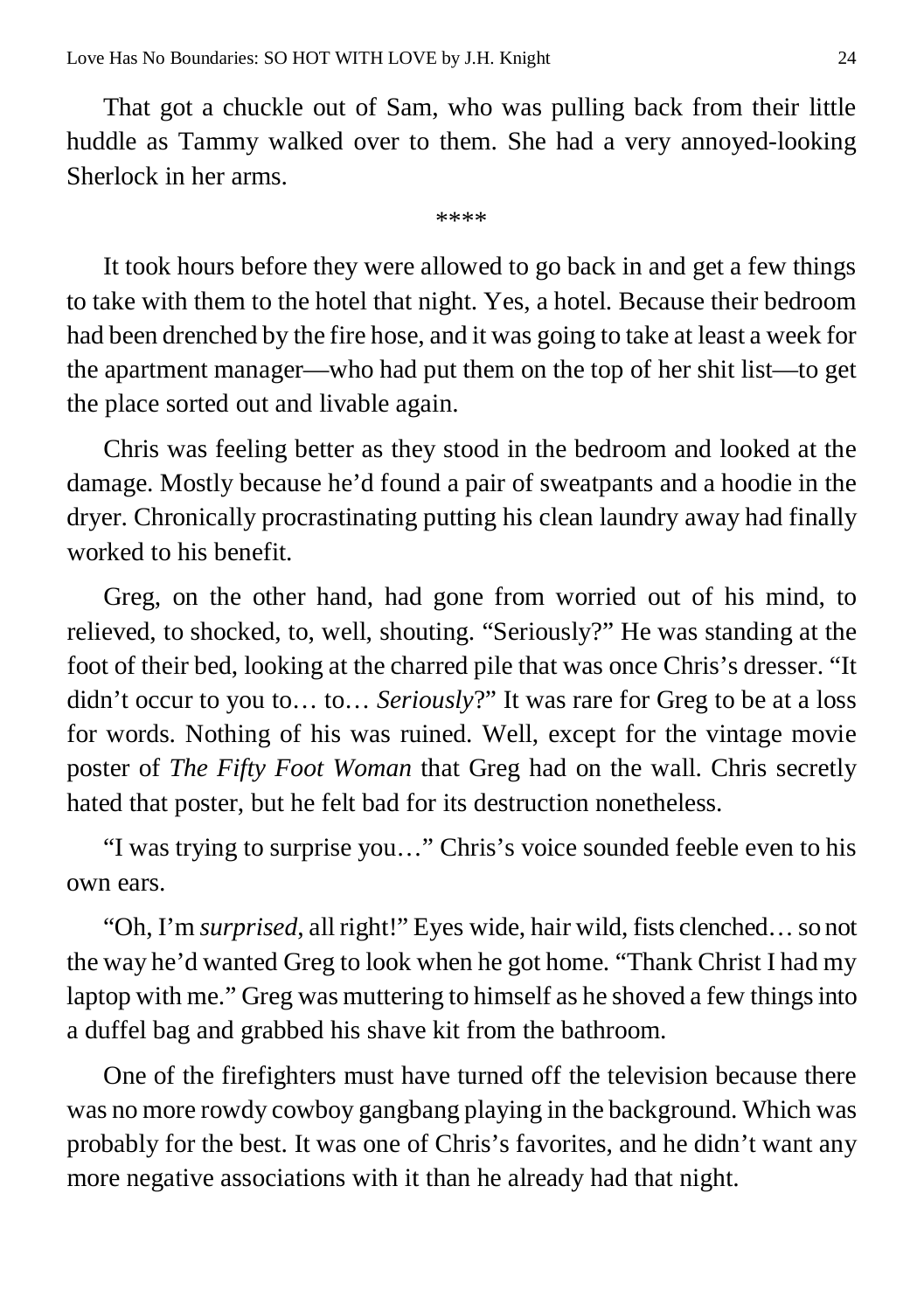"You ready?" Greg was standing by the door. He looked impatient. He was working his jaw like he was trying to chew a piece of especially tough meat. He wouldn't look at Chris.

"Yeah, just lemme get Sherlock's food and his dishes for Tammy." Chris's answer was met with another huff of breath, another set of rolled eyes, and another tap of Greg's foot. At Greg's reaction, Chris dropped the bag of cat food on the kitchen floor. "It's not like I *wanted* this to happen, okay?"

"That's a comfort at least," Greg told him flatly. "I'd hate to think that you decided to burn our apartment down after deciding to, what? Host an orgy? What did you do all day, anyway?"

Chris could have explained. He could have told Greg that he'd spent the day getting things ready in the hopes that maybe they could break their threeweek-long dry spell and maybe put a little heat back into their relationship. He could have told him that he'd cleaned the house and done the laundry and watered the plants and went shopping and did ridiculous things in the hopes of pleasing him and maybe turning him on. Instead Chris rolled his eyes, picked up the cat food again, and said, "I sat around jerking off and trying to see how big of a dildo I could use on myself without pulling a muscle."

"And then torched the place?"

"Yep." Chris didn't bother looking at him as he walked out the door.

"Fabulous."

\*\*\*\*

It wasn't until much later that night, when they were settled back in a nice king-size bed, that either of them spoke another word.

Chris was trying not to toss and turn, so he was lying flat on his back and looking up at the shadows on the ceiling. He could tell Greg was awake as well, but he didn't know what to say so he didn't say anything at all.

Greg broke the silence. "I'm sorry," he whispered, as if he wasn't sure how well his apology would be taken.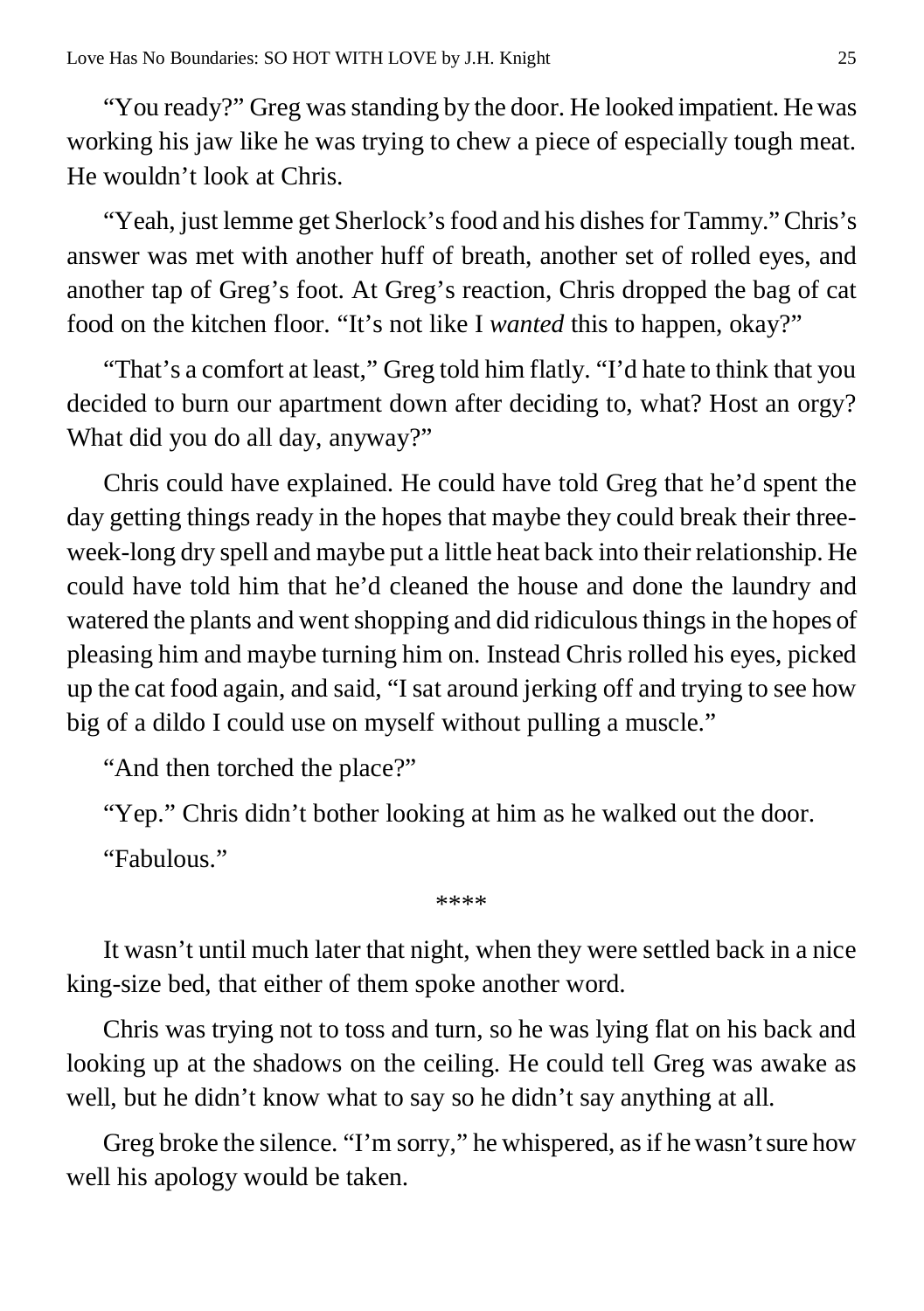Chris turned then and reached across the two feet separating them. "I'm sorry too," he said softly as he set a hesitant hand on Greg's shoulder.

"I know, baby. I'm sorry I was such an asshole about it. I…"

"It's okay. I should've been more careful."

Greg huffed out a laugh and rolled onto his side to face Chris. They both scooted closer until they were pressed against each other. Greg wrapped his arm around Chris's shoulder and slid their bare feet together under the blankets. "Yeah, you should've. But… it freaked me out, ya know?"

It was Chris's turn to laugh then. "I could tell."

Greg shook his head softly and leaned in close, kissing the tip of Chris's nose before brushing their lips together. "No, I mean… coming home and seeing the street blocked off and smoke and fire trucks, it scared the hell out of me."

"I know, I should've called you or something, I was just so—"

"Shut up," Greg murmured tenderly, a teasing smile evident in histone. "It wasn't just that. I mean, all I could think about was finding you and what if you were hurt and what if you were at the hospital or… What if I had to deal with some asshole that wouldn't let me in to see you because, on paper, we're nothing? And, what if your mother showed up and told them I couldn't even visit you?"

Chris started to point out that the odds on either of his parents showing up for anything were slim, but Greg put a fingertip on Chris's mouth and whispered, "Let me finish." Chris nodded and waited quietly as Greg went on. "I want us to get all the paperwork and do the whole domestic partnership thing."

Chris could feel his eyes widen in surprise. Up until that point they'd both said they didn't need paperwork or approval or a wedding. They were together, they were happy, and that was all they needed.

"You can talk now."

"I thought you were going to say you wanted out."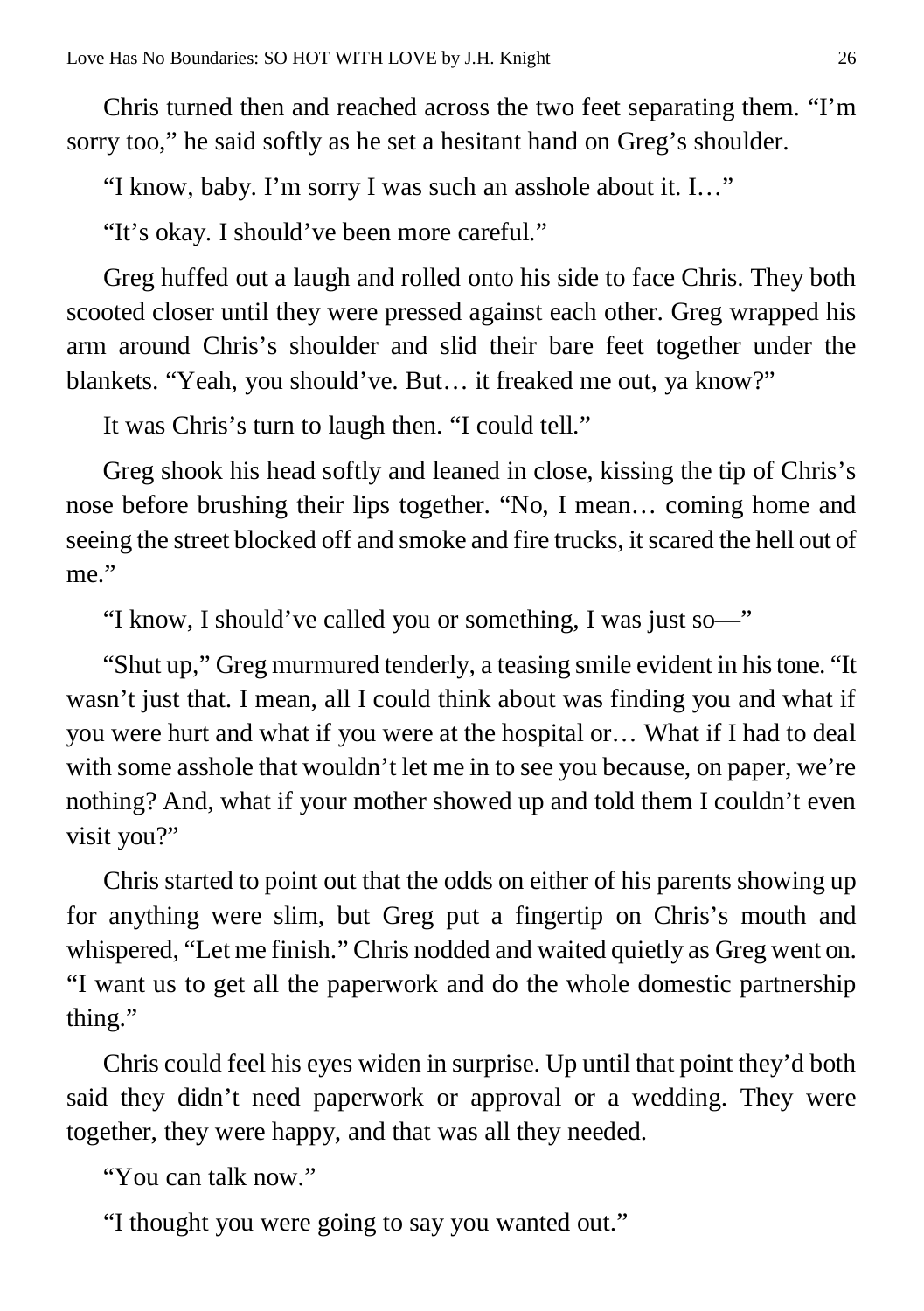There was a long pause before Greg spoke again. When he did, the confusion in his voice was nearly comical. "Wanted out of… *us*?"

"Yeah." Chris felt like an idiot now that he'd said it out loud, but he tried to explain anyway. "We've been so busy and tired all the time and notreally… ya know, like we used to be and I just figured you were getting done with it all and then tonight was a total disaster and you were so pissed and I just thought maybe you were over… me."

Greg touched the tip of Chris's chin and tilted his face so they could see each other in the dim lights scattering through the curtains. "You're such an idiot." He softened the words with a deep kiss that had them both breathless when Greg pulled back. "I'll *never* be over you."

"And if you are, you want it in writing that you can pull my plug?"

Greg leaned in again, grinning as he whispered, "That's right, so you better behave." He kissed Chris again before he said, "You still haven't given me an answer."

"You didn't actually ask me anything."

Greg's exasperated sigh made Chris smile. Greg asked, "Will you everything-but-marry me?"

He was going to tease and make Greg wait a minute longer, but his mouth jumped ahead of his brain and he simply said, "Yes."

"Yeah?"

"Yeah."

\*\*\*\*

It took them a few minutes to wrestle out of their clothes. Neither one of them wanted to pull away from each other long enough to shed their T-shirts and Chris's boxer shorts and Greg's pajama bottoms.

Their touches that night were slow and quiet, tender. Until they were naked and pressed together, then everything turned greedy and full of want, full of the heat Chris had been afraid they'd lost over the years. He realized then, as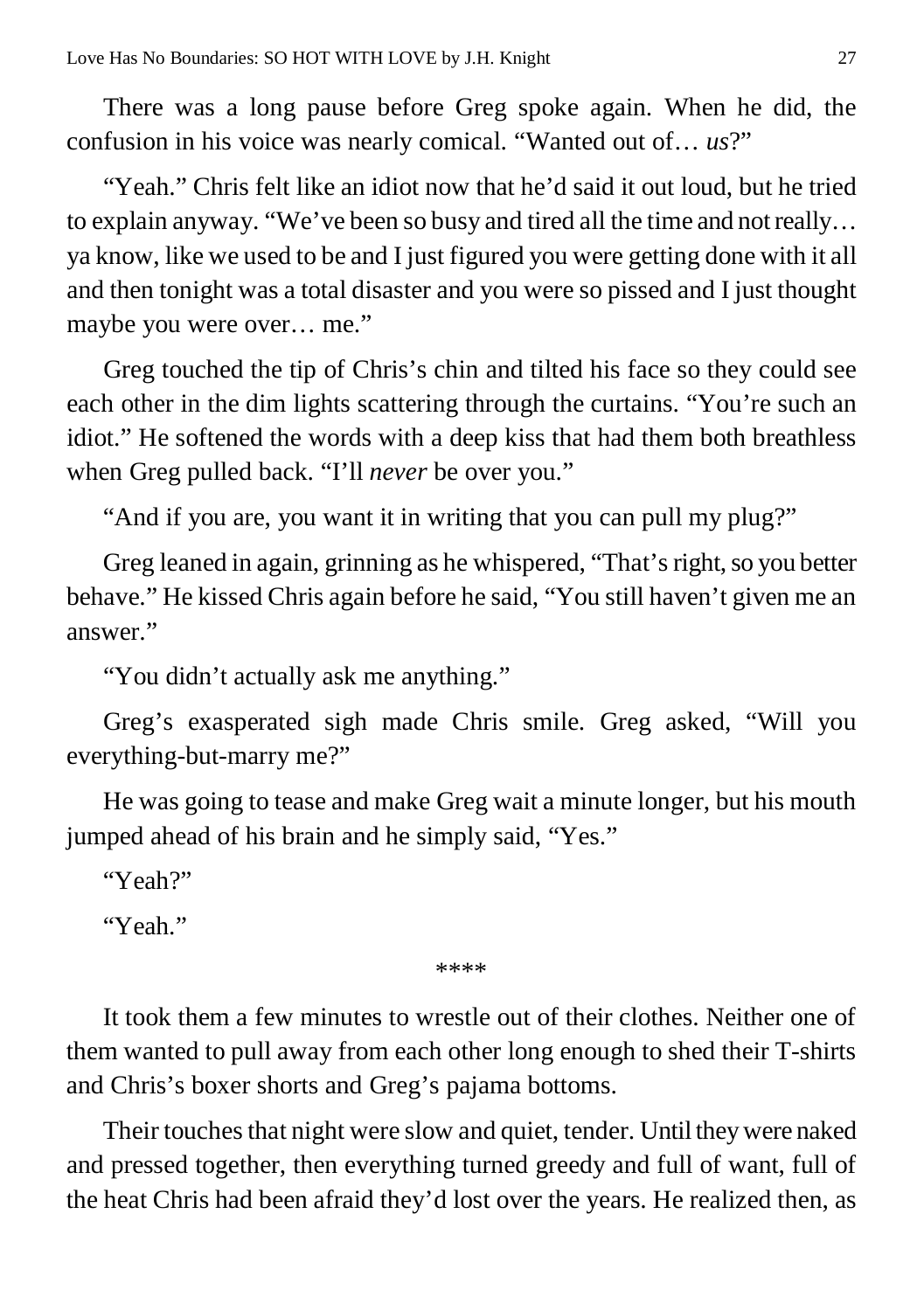Greg was pushing inside him, as their breath was catching and their groans were mingling into the night, that they would never truly lose anything—the spark, the passion, each other—as long as they both kept showing up.

Just when Chris felt like he was going to fly apart, just when he was about to come, Greg shifted and pushed him harder into the bed. He laced their fingers together and pinned Chris beneath him. Histhrusts slowed, hisrhythm turned steady and deep, and when Greg leaned close and tookChris's mouth in a hard kiss, Chris cried out against it. His climax swept through him in a heavy rush that felt like a shock through his system, setting off a series of shudders and gasps that rocked him until Greg was coming with him.

They collapsed together, hearts pounding, panting, slick with sweat. They didn't even bother to clean up. Instead they fell asleep together in a sticky, tangled heap.

When Chris woke up in the early morning, he didn't disturb Greg. He looked at Greg for a long moment and thought, *This is the guy*. Just like he secretly, sappily, thought to himself after their very first night. Who knew that could actually happen to people?

\*\*\*\*

#### *Present Day*

It was the first time Chris had ever worn a tux. In high school, when most of the guys dressed to the nines and took their dates to the prom, Chris had gotten himself a fake ID and went to a gay bar.

That night he'd gotten his first blowjob, and he thought nothing would ever compare to it. Life and experience had taught him otherwise. Now, standing in front of a mirror and checking himself, he thought this day was the thing that nothing would ever compare to and wondered if he was wrong about that, too. Would there be other things, even better things to come? He hoped so, but in that moment he couldn't imagine it.

When Greg's mother had told them what they'd be wearing, he'd been hesitant. Aqua is an awfully bright color and, at the time, he didn't even know what *aubergine* was. Turned out it was purple, and it looked great next to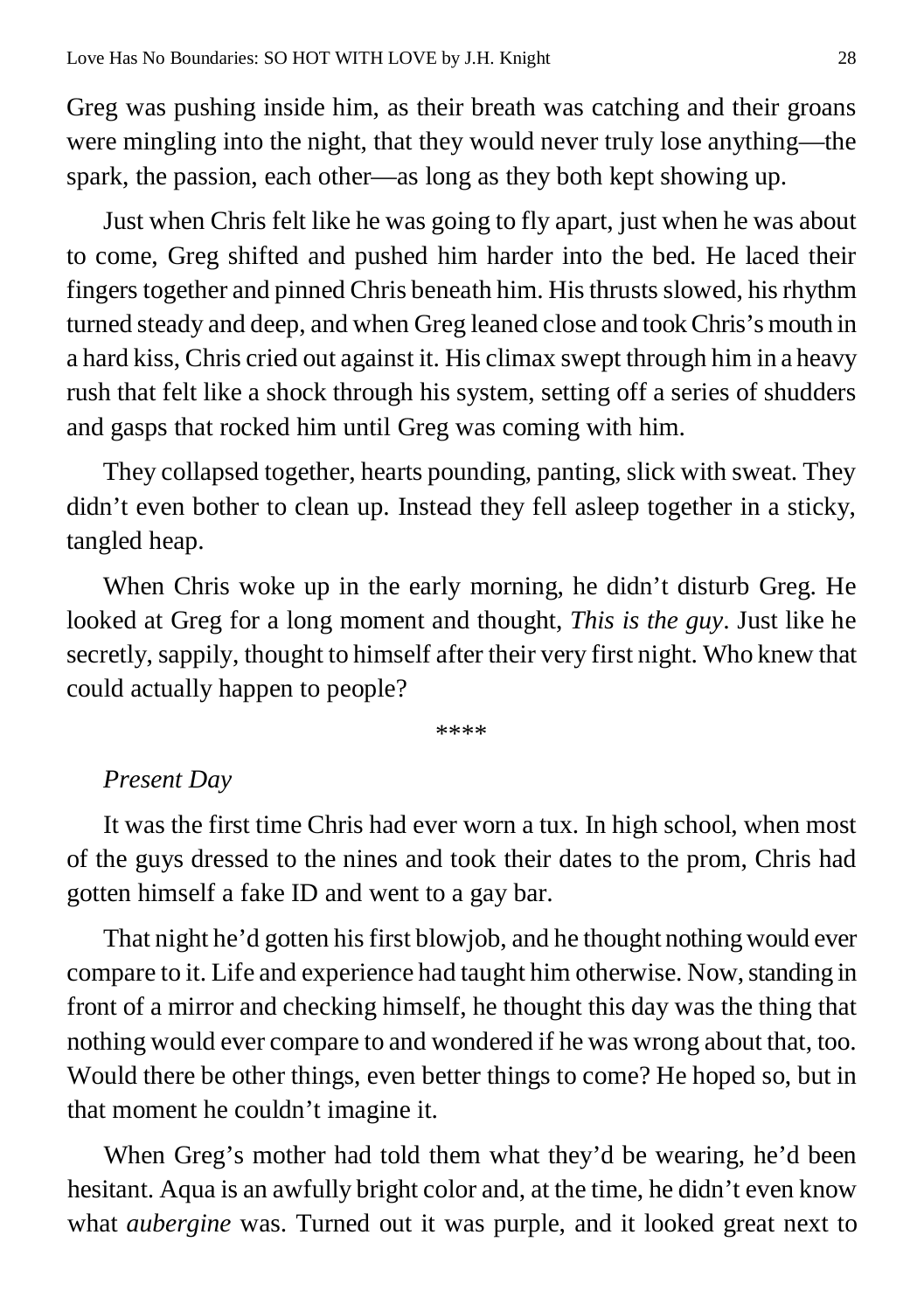aqua. So, there he stood in a classic black tux with a bright blue bow tie and a purple calla lily in his lapel.

Greg came up behind him and wrapped his arms around Chris's waist. "You look incredible like that."

Chris grinned, looking at their reflection. Hewished the photographer were there to snap a picture because this was the moment he wanted to remember forever. Greg looking sexy and perfectly put together, smiling and happy. "So do you," he said, already counting down the minutes until they were supposed to leave together and walk each other down the aisle. "You're gonna wrinkle us if you're not careful, though."

Laughing at that, Greg dropped his arms from around Chris. "I'm gonna do a lot more than wrinkle us later," he warned. "Now help me get this boutonnière on right."

Chris adjusted the flower and then took a good look at Greg. "Perfect," he whispered. He wasn't just talking about how Greg looked or what they had planned for the evening.

\*\*\*\*

Chris didn't expect to be so nervous when he took his vows. His palms were sweating and he felt like they were in a spotlight together on a stage in a massive arena. In reality it was a small arch with fresh flowers and greenery woven into it and there were only about a hundred guests watching them.

When the minister told their guests that it was time for them to exchange rings and share the vows they'd written, Chris thought he might pass out. Thankfully, Greg was going first.

"There was a time when I didn't believe in all this stuff," he said softly, looking at Chris and holding his hand. "I thought we could live our lives together and be happy. I thought we could leave the doors wide open, let each other stay or go as we pleased. Until one night, not too long ago, when I realized that you *are* my life. The best part of it, anyway, and… when I thought I might have lost you it was like everything ended for me. I didn't care about anything else. I didn't care about getting a promotion or buying a house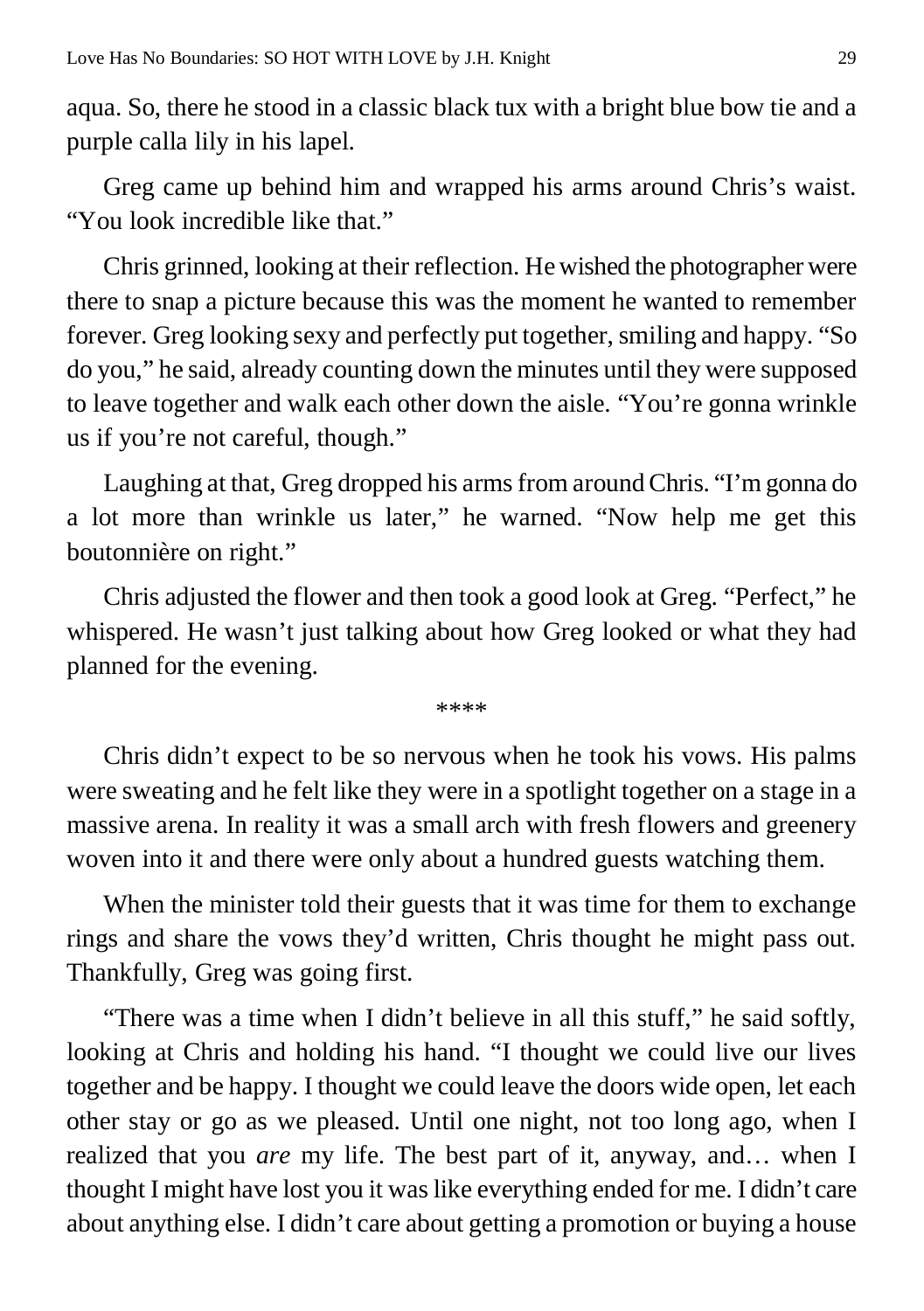or living or dying anymore. Not if you weren't there with me for all of it." Greg took a steadying breath and Chris could feel his own brow furrow as his emotions threatened to overwhelm him. These were the words he'd wanted to hear earlier and they meant so much more to him now.

Greg smiled at him as if he had guessed what Chris was thinking. He flashed him a little wink before going on. "I decided it was time to lock the door and throw away the key." Their friends and family laughed softly and so did Chris. When the room fell silent again, Greg continued. "Chris, I promise you I'll come home every night. I'll watch your stupid sci-fi shows with you. I'll pick up your socks and remind you to charge your phone. I'll clean the cat box and let you listen to loud music and make you laugh when you're sad and hold you when you sleep and talk to you when there's a thunderstorm and most of all I promise you that I will always love you and I will always be there." He swallowed hard there and took another deep breath. "And I promise to try not to be a jackass." With the last, he slipped the ring on Chris's finger.

What the hell could he say to all that? "I promise you I'll make it worth the effort." Chris nearly stopped there because, really, that was the best promise either of them could make for each other. Instead, though, he said, "I promise to be there when you come home to me. I promise to laugh at your jokes and remind you of how amazing you are when you forget. I promise to trust you and honor you and what we have. I promise to never take you for granted, and I promise that I will always love you. And I promise to pick up my own socks once in a while."

Neither of them cried, but Chris could feel the backs of his eyes burning and he knew that if Greg said one more word, he would lose it. But Greg was grinning at him and the minister was telling them they were legally wed. Their kiss was a sweet one, playful and happy.

Later that night, in a ballroom that smelled like lilacs and roses, they danced together to "The Book of Love" by The Magnetic Fields. They fed each other cake in the messiest way possible. They drank and talked and laughed. They ran down the steps in a shower of purple flower petals. And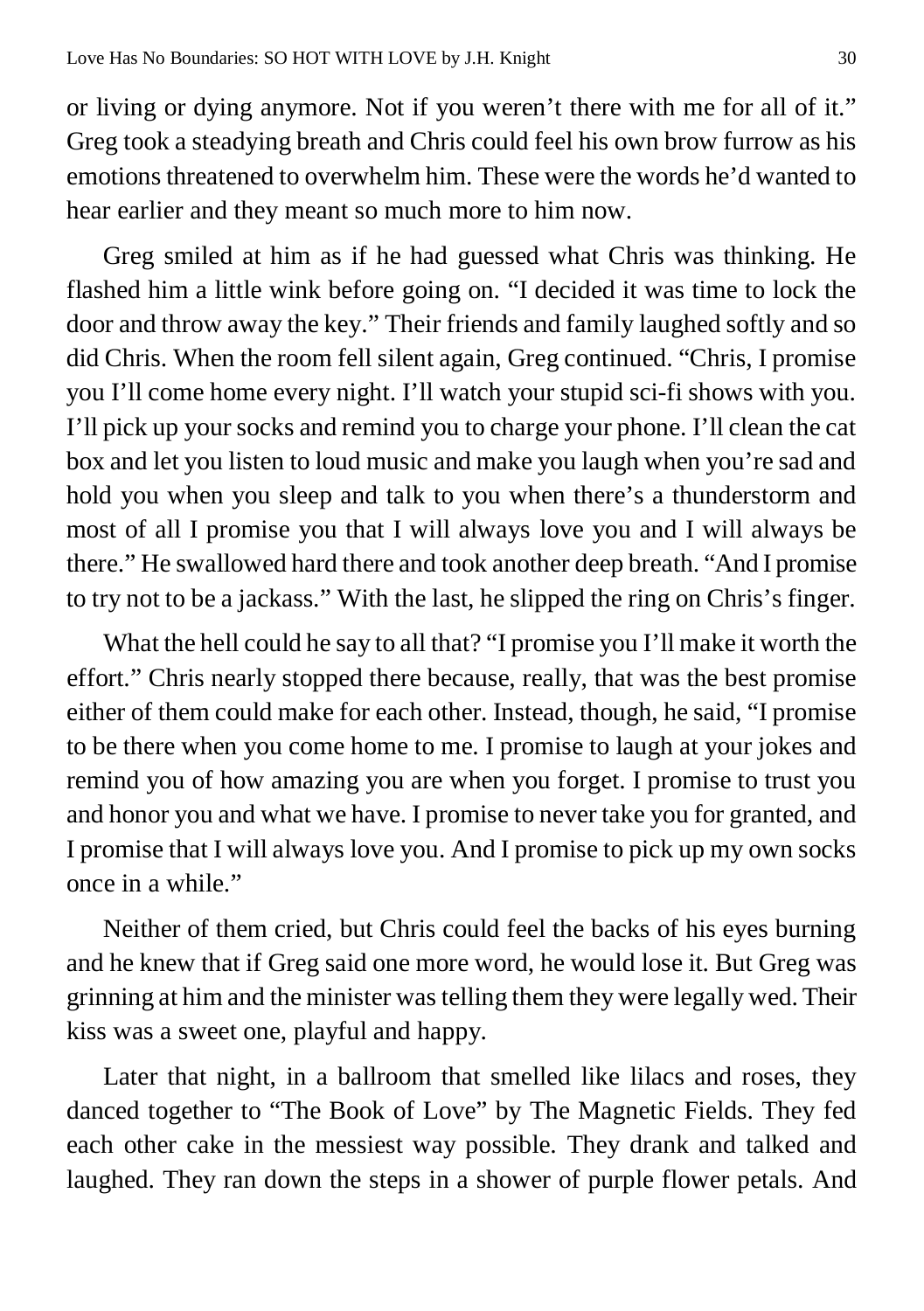when they finally tumbled into bed together, it was the same as it always was: full of heat and tenderness.

Chris didn't know what the next day or the next decade would bring, but he knew that he'd have Greg with him every step of the way. Good and bad, up and down, sorrow and joy, and he figured that was happily ever after enough for him.

#### **THE END**